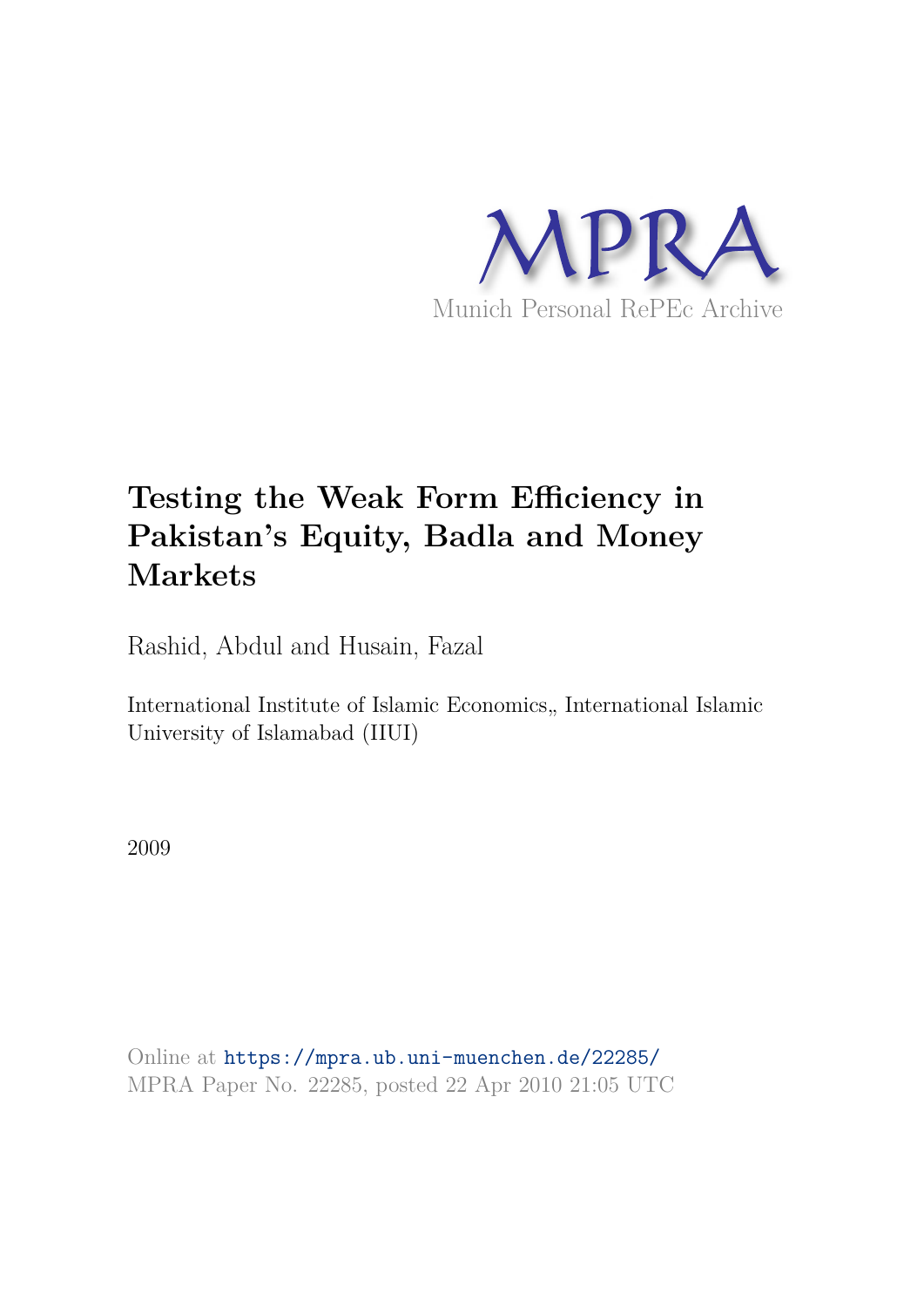## *Testing the Weak Form Efficiency in Pakistan's Equity, Badla and Money Markets*

**Abdul Rashid**  International Islamic University (IIU), Islamabad, Pakistan [arahmad\\_pk@yahoo.com](mailto:arahmad_pk@yahoo.com)

**Fazal Husain**  Pakistan Institute of Development Economics (PIDE), Islamabad, Pakistan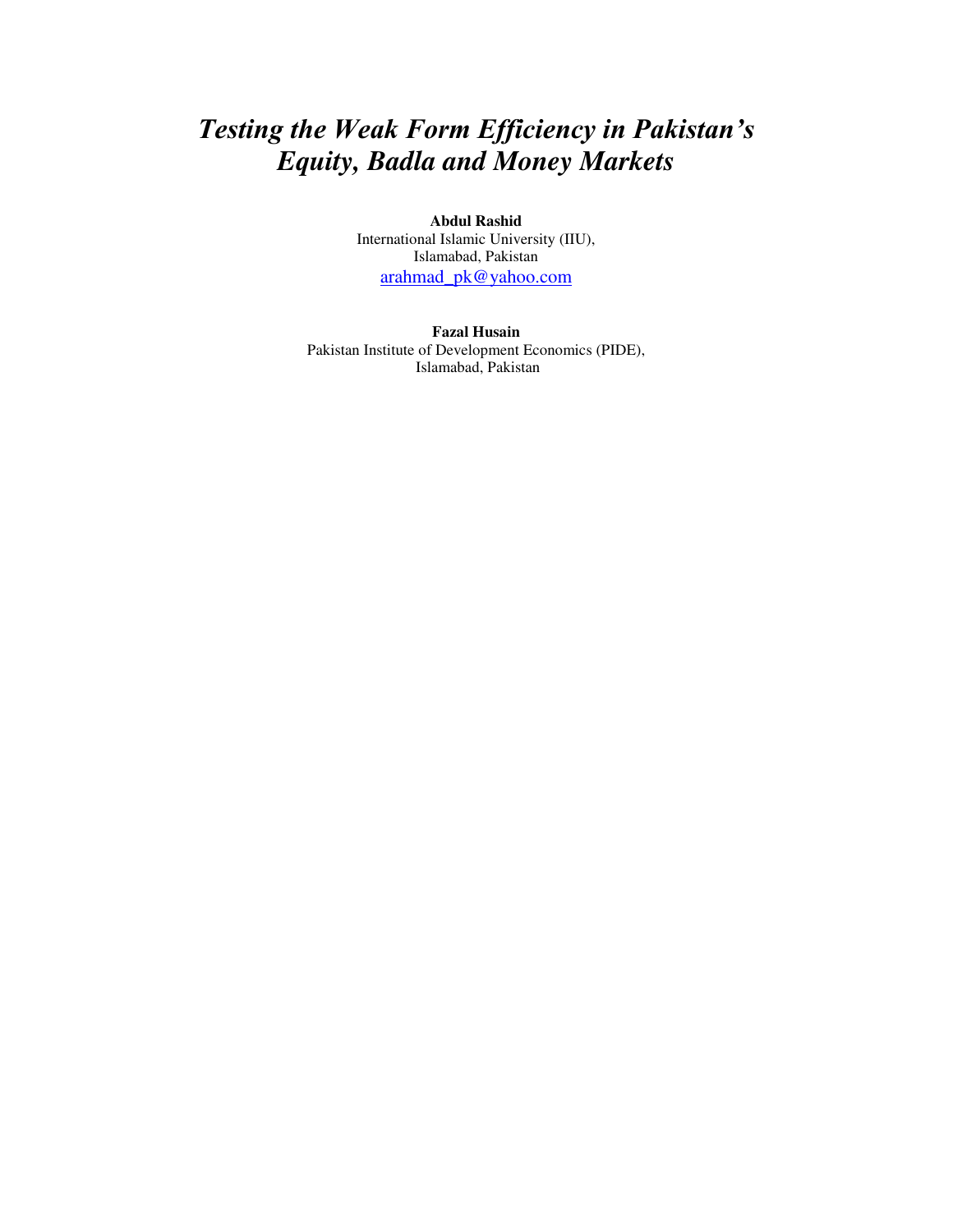## *Testing the Weak Form Efficiency in Pakistan's Equity, Badla and Money Markets*

## **Abstract**

The paper test the weak form market efficient hypothesis for Pakistan"s equity, badla and money markets with an aim to investigate which one of them is most efficient in the weak form sense. The analysis provides evidence, under the assumption of heteroscedasticity, that the KSE is weak-form efficient over the full-length sample period. Nevertheless, the analysis reports that over the same period the other two markets viz. badla and money are not weak form efficient. The badla market was efficient over the first sub-period. An important finding of this effort is that "badla mechanism" became weak form inefficient after equity market severely affected in February 2005. Inefficient badla market may be one of the major reasons behind the malicious instability of the equity market in Pakistan. We hope that this finding can guide the policymakers in formulating strategies to provide a weighing scale in financial mechanism.

**JEL classification:** E42; G14; G18

**Keywords:** Weak Form Efficiency; Stock Returns, Badla Rate; Repo Rate, March Crises, Variance-Ratio Tests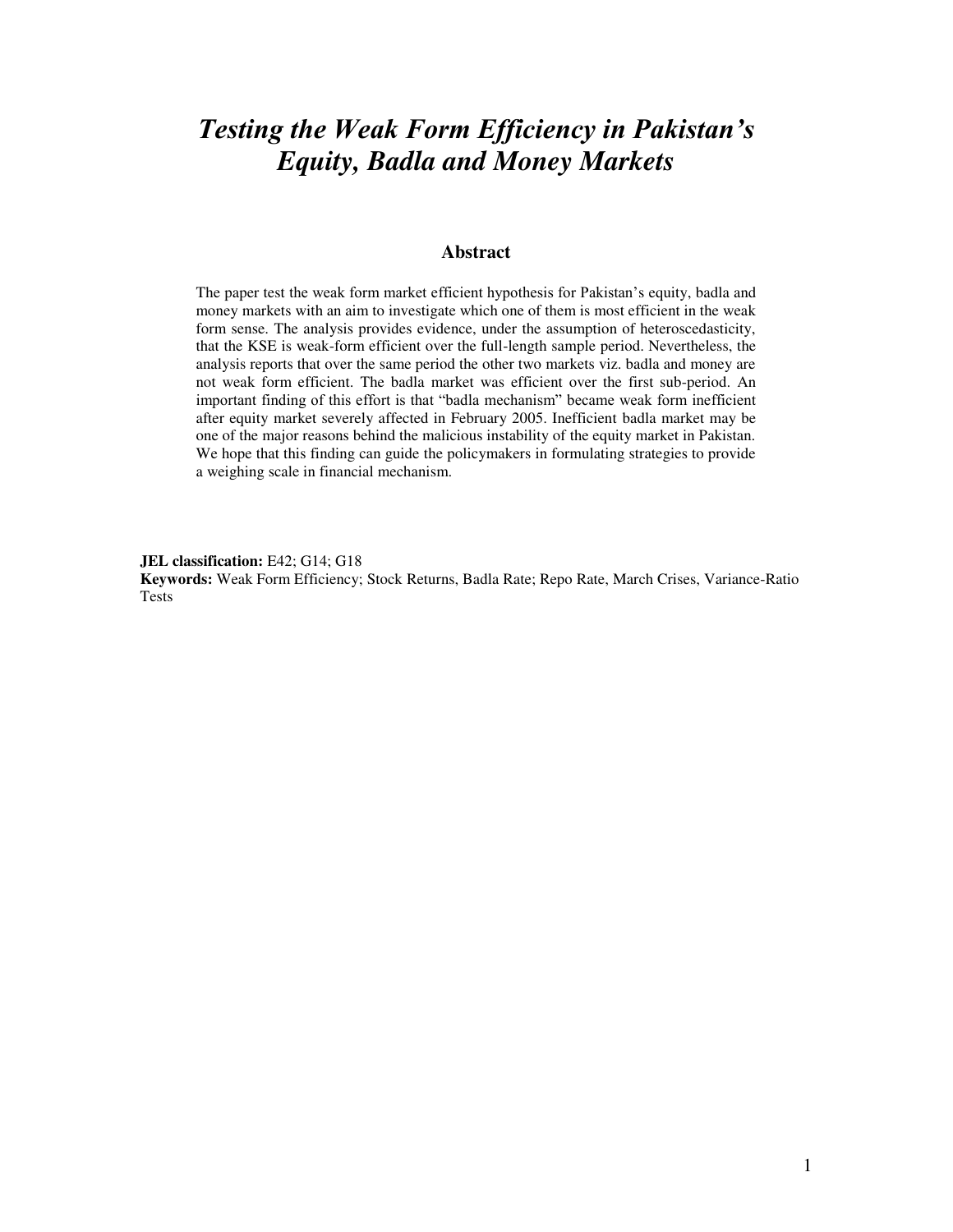## **I. Introduction**

An understanding of the behavior of financial markets has never been more important than it is today. Following the improvement in technology, many new risk management tools have been introduced that have increased the efficiency of the market. Financial reforms and openness have brought an unbelievable change in the behavior of financial markets and overall stimulated the activities in these markets. Now these markets are more efficient and dynamic/volatile than before. However, the financial authorities are still facing difficult and challenging problems in preventing the financial crises. Analogously, for financial economists, who have done a lot of progress in this record, the investigation of unusual events and the anticipation of market dynamics remain a challenge.

In recent years Karachi Stock Exchange (KSE), the main equity market in Pakistan, has gained a lot of attraction. It has been among the best performing markets. It has achieved new heights as the KSE 100 index crossed the barrier of 10,000 in March 2005 and then the barrier of 12,000 in April 2006. Similarly, the Market Capitalization and Trading Volume increased by more than 800% and 1000% respectively during 2001 to 2005 in terms of dollars, (source: Global Stock Markets Factbook, 2006). However, during this period, the market has also experienced few crises that cast doubts on the fairness of the market operations.

In particular, the crises started in March 2005 triggered the widely held opinion of speculations and manipulations prevailed in the market and thus forcing Securities and Exchange Commission of Pakistan (SECP), the regulatory body, to set up a task force to identify the causes of market crash. In this context, badla financing is often blamed for causing instability in the market. For instance, in its annual review of financial markets-2006, the SBP said the presence of badla financing is one of the major factors of instability in equity markets. That's why, the SBP on December 27, 2006 suggested to policy makers that badla financing in stock exchange markets be completely "removed with better risk management tools".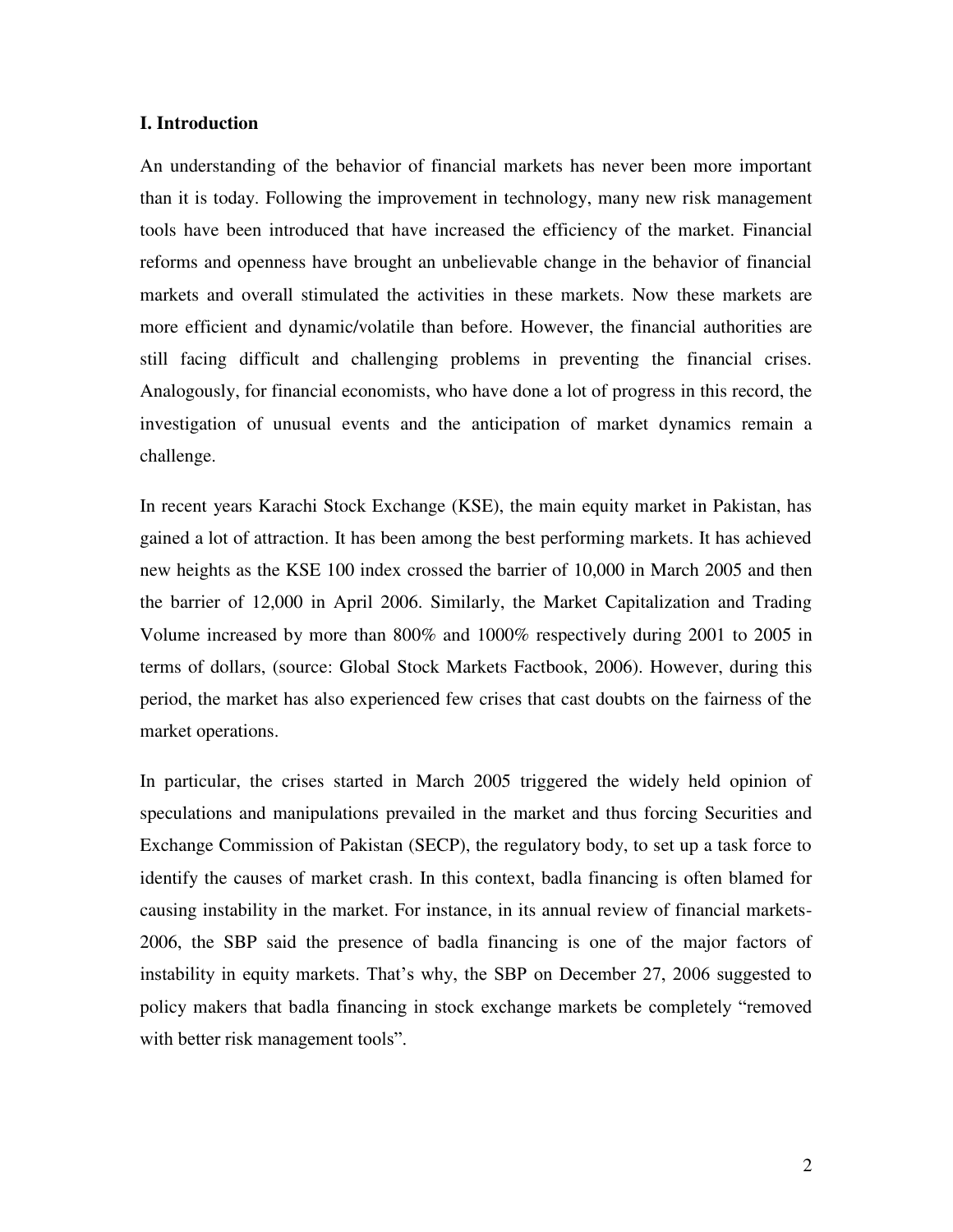Another sort of analysts claims that the low interest during this period was the major reason behind the March crises. Manipulators were engaged in borrowing at low interest and investing in stock exchange, particularly in future trading. The paper therefore investigates the behavior of equity market, money market and badla market. The weak form market efficient hypothesis is tested with an aim to identify which market is more efficient in the weak form sense as compared to others. The behavior of badla market in Pakistan has not been formally investigated to our knowledge. Before starting the formal analysis, let us first explain the following questions: What is badla financing? What are the types of badla? How does it perform? Does the market clearing need badla financing?

Badla<sup>i</sup> is a source of finance used by in Pakistan's equity market. When an investor does not have funds to purchase the shares that he already committed, then he borrows from badla market. A supplier of fund (called "badla financer") provides financing against those shares at market rate of premium. Badla is manily provided by brokers and financial institutions. For the badla financer, it provides an easy avenue of fixed return investment. The badla financer relies heavily on the credibility of the broker through which the transaction is processed.

There are three types of badla financing viz. straight badla, reverse badla and par-par badla. The badla financing is said to be straight when the buyer in order to avoid funding for his purchases during the trading period incurs a certain cost (badla rate) to carry forward his transaction to the next settlement. In a classic straight badla (CFS) transaction, the repurchase price will be more than the sale price.

To make explanation as simple as possible, we assume that there are only two investors namely "A" (Borrower) and "B" (Lender) in the market. The CFS rate is 15 paisa and there is no brokerage cost. Investor "A" has a buy position of PTC  $(a)$  Rs.100 but does not have the funding to make payment for the incoming delivery. On the other side, investor "B" has excess funds or a sell position. Investor "A", to rollover his position to the next settlement, will sell his shares at Rs.100 to investor "B" and repurchase the same from investor "B" at Rs.100.15 in the next clearing via the carry forward transaction. Thus, by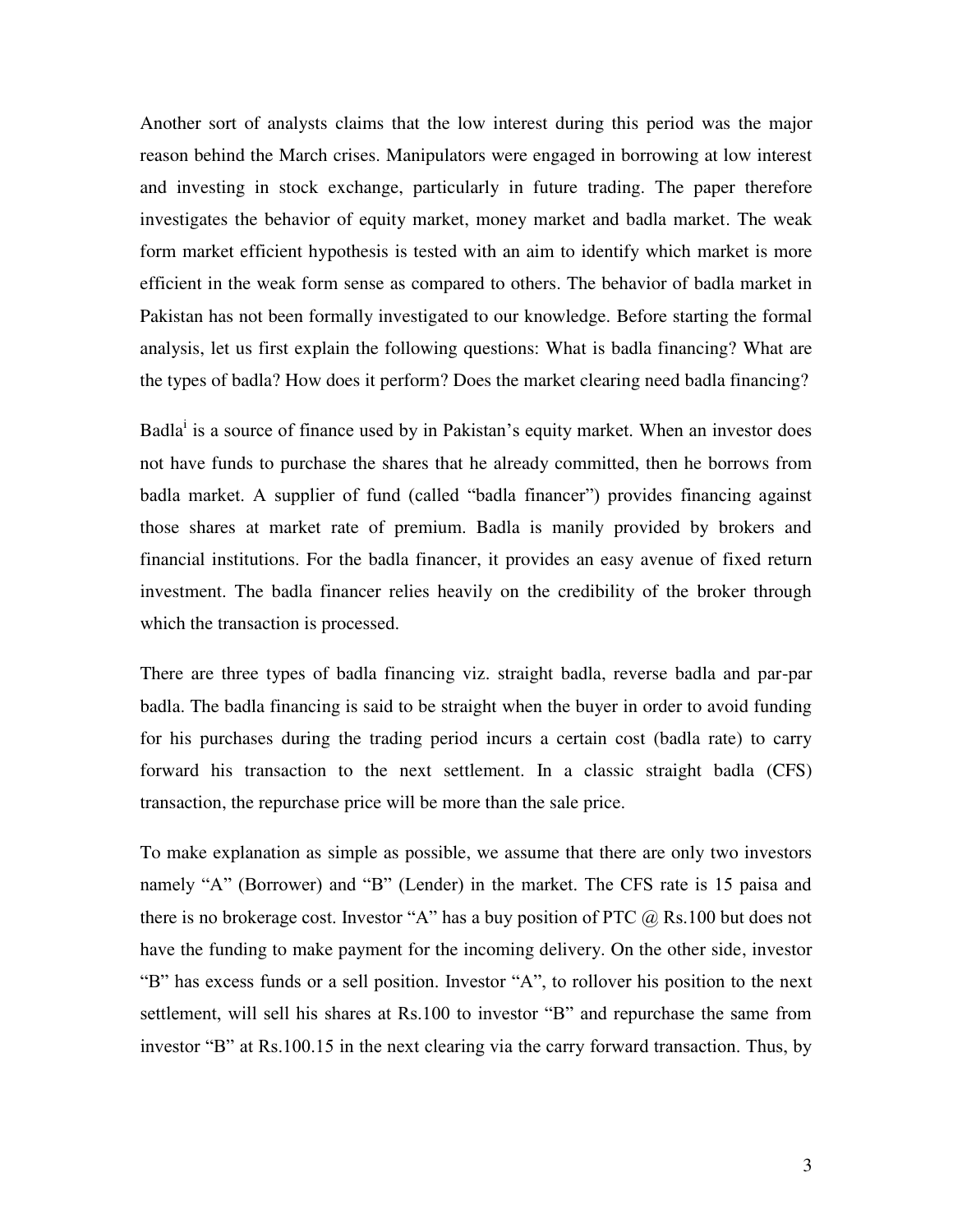paying a cost of Rs.0.15 to investor "B" the original position of investor "A" remains intact<sup>ii</sup>.

The badla financing is said to be reverse when the investors who have sell position but do not have the delivery of the share carry forward their sale by paying an additional cost (CFS rate). The procedure of reverse badla in an oversold market is explained in Figure 2. Let suppose investor "A" has a sell position of PTC  $\omega$  Rs.100 but he does not hold stock to deliver at end of the clearing period. However, another investor, say "B" has the actual delivery of stock or has a buy position (incoming delivery). Assuming that if the CFS rate is 15 paisa, investor "A" will purchase his position in the current clearing  $\omega$ Rs.100 by availing the CFS transaction and repurchase his original stock position @ Rs.99.85 in the next settlement. Investor "A" therefore carries forward his position to the next settlement period by paying a cost of Rs.0.15 to investor "B"<sup>iii</sup>.

In par-par CFS, the number of shares bought by the investors who do not have the funding for delivery will exactly equal the number of shares that are sold by investors not having the delivery. In this scenario, the market is known as to be at "par" and the CFS rate will zero. Thus, the buyers and sellers can rollover their positions to the nest clearing without incurring any additional CFS costs.

As mentioned earlier, this paper attempts to test the weak form market efficient hypothesis for Pakistan's equity, badla and money markets with an aim to investigate which one of them is most efficient in the weak form sense. To proceed with this, Lo-Mackinlay"s (1988) methodology is separately used under homoscedasticity and heteroscedasticity. One of the advantages of this methodology is that we can get weighted aggregate of autocorrelation coefficients, and therefore it provides more robust results than fundamental tests of week form market efficiency. We use daily observation over the span from July 2003 to December 2008.

The study is divided into five sections. The theory of the weak form efficiency is summarized in Section 2. Hypotheses, the empirical tests and data definitions are given in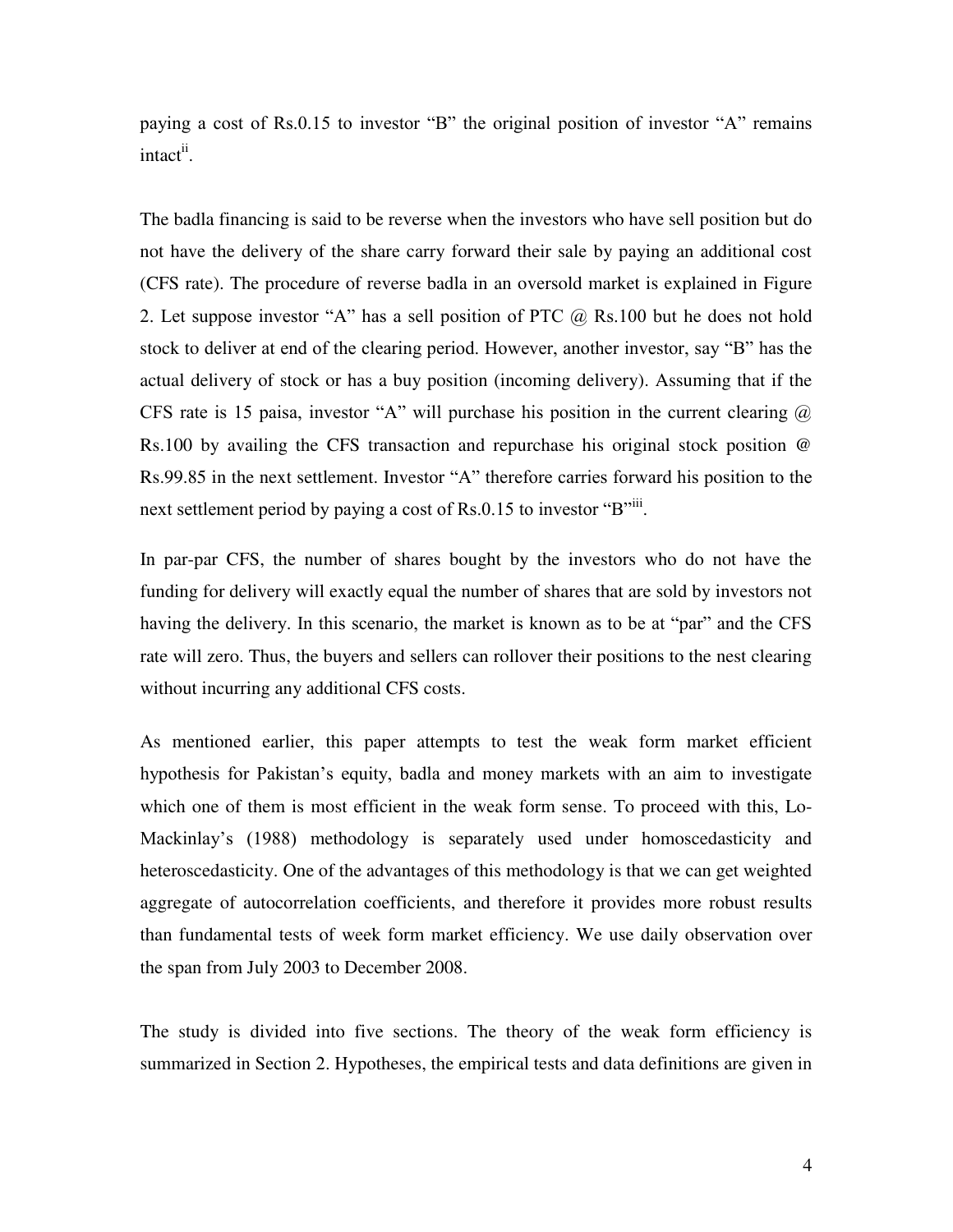Section 3. The results of the tests conducted are discussed in Section 4. A summary of the main conclusions is provided in Section 5.

## **2. Weak Form Efficiency: Theory**

According to Fama (1970), a market will be efficient if prices always "fully reflect" available information. Efficiency can be divided into three categories namely weak form, semi-strong form and strong form depending on information sets. A financial market is called weak-form efficient<sup>iv</sup> if sequence of past returns provides no exploitable information as the sequence of future returns. It implies that returns do not exhibit a specific pattern. This suggests that financial investors should not make trading strategy just based on past information about historical prices to get excess return. A sufficient condition for efficiency is that the random walk model holds. Formally, this model is described as follows.

$$
f(r_{j,t+1}|\Omega_t) = f(r_{j,t+1})
$$

which states that the conditional and marginal probability distributions of an independent random variable are identical.  $\Omega$ , is assumed to include only the past return series  $r_{it}$ ,  $r_{i,t-1}$   $\cdots$  Further, the density function *f* must be the same for all *t*.

A large number of studies in empirical literature typically test this model (that is, the test for the independence of the return series) by investigating serial correlation coefficients and by the runs analyses. However, the market efficient hypothesis does not imply that investors cannot get significant gains. The returns can be positive and negative, thus, on aggregate they will be zero over a long period of time.

### **3. Hypotheses, Empirical Methodology and the Data**

The core intention of the study is to make the comparison of the equity, badla and money markets in Pakistan with an aim to explore which one of them is most efficient in the weak form sense. To proceed with this, we test the hypothesis that Pakistan's equity market, badla market and money market follow random walk, that is, the markets are efficient in weak form.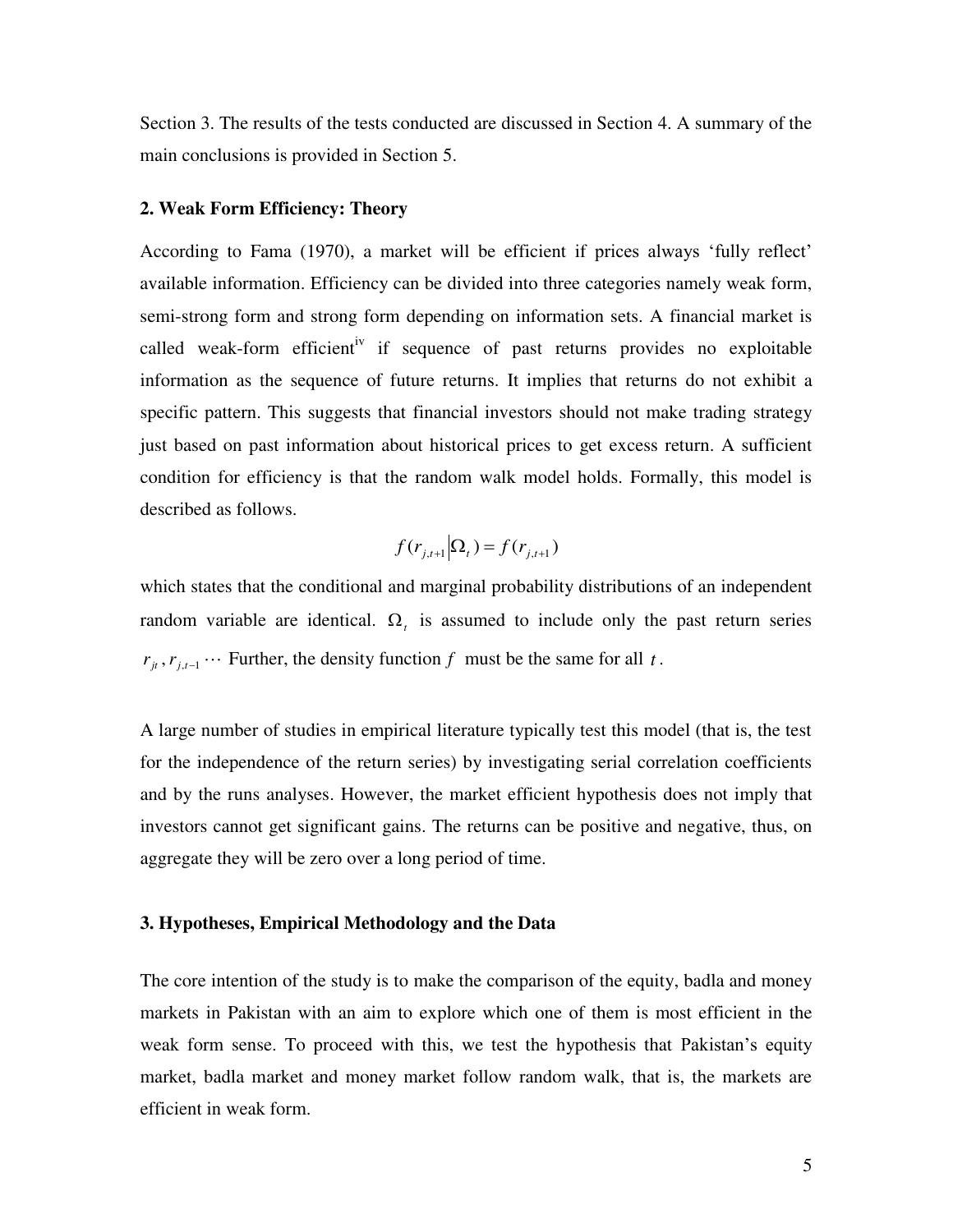## **The Random Walk (RW) Model**

There are two fundamental implications of the random walk model:

- 1. Expected future returns are unpredictable in short- as well as in log-run.
- 2. Variance of a sample is proportional to the sample space.

The testing of first hypothesis implies that the consecutive observations of a time series are uncorrelated. Thus, the information about historical changes of a time series is ineffective for prediction of future changes. This hypothesis has parallel importance for both investors and policy makers. As a series does not follow random walk then an investor may increase the expected returns by using a historical piece of evidence.

This hypothesis has been extensively tested in a number of ways. Examples include significance of parameters in a returns prediction model (for instant, a Q-test from an AR(k) model), technical analysis (see, for example, Neftci (1990) or Bessembinder and Chan (1992)), filter rules (see, Fama and Blume (1966) and Grier and Albin (1973)), or through the serial correlation test (see, Box and Pierce  $(1970)$ for details)<sup>v</sup>.

Second hypothesis deals with testing the variance of a time series' return. It means the increments are uncorrelated. This hypothesis also has been tested severely. The first major among these is Lo and Mackinlay (1988). They investigated that the sampling distributions of variance rations over different sampling intervals and develop a test statistic based on this idea. The other studies including Peterba and Summers (1988), Richardson and Smith (1994), and Pan, Chiou, Hocking and Rim (1991) have also been tested this hypothesis.

This hypothesis has also several important implications for investors and researchers. It is very important, for an investor, to explore the risk of investment in securities. An investor has interest to know the possibility of profits and losses. Furthermore, it provides information about the pattern of returns. However, some earlier studies have claimed that the pattern of stock returns is as normal distribution (see, for example, Errunza and Losq (1985)). On the other hand, some studies have reported that stock returns distribution is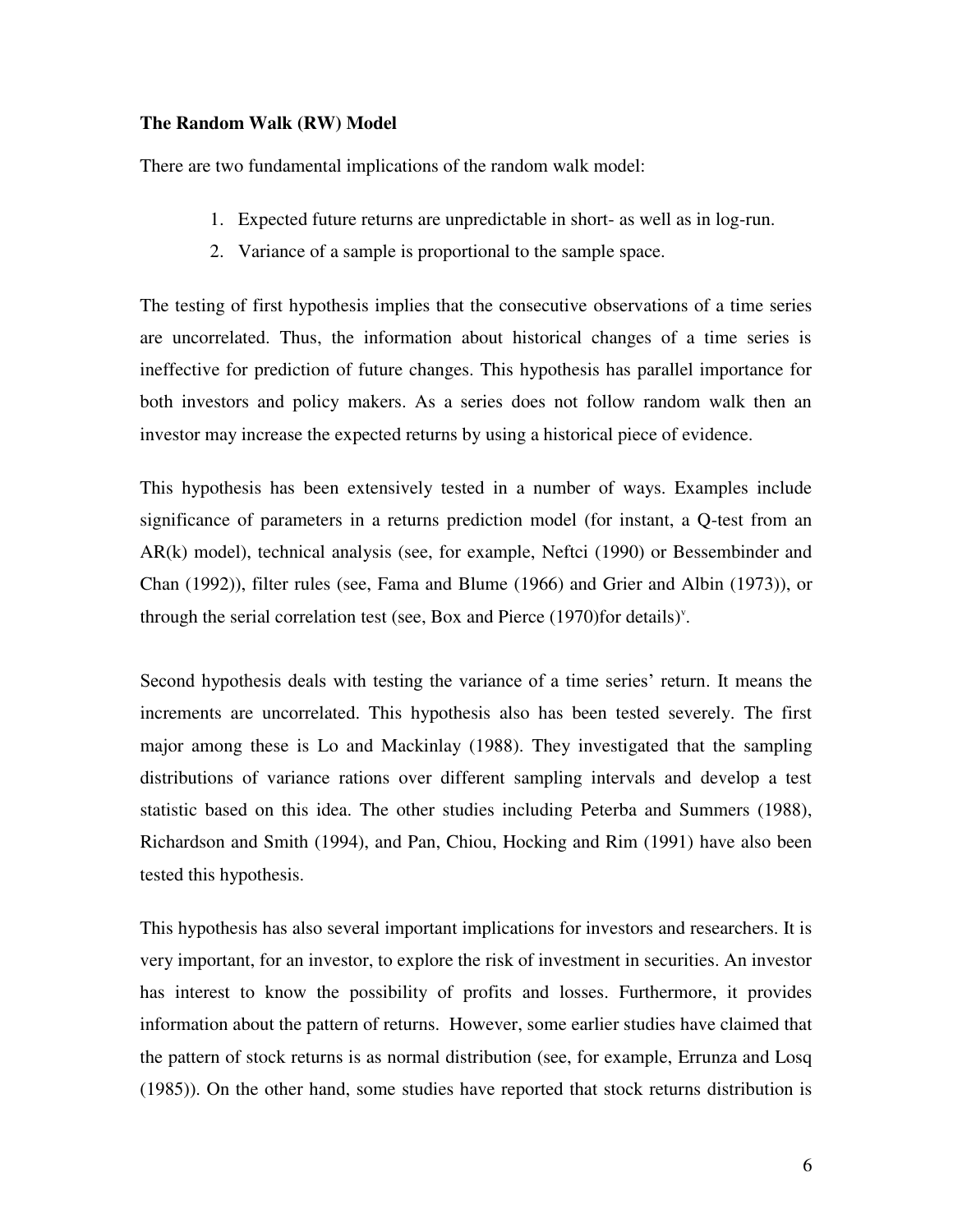leptokurtic (see, for instance, Hsieh (1988), and Contingency Analysis (1997)). A leptokurtic distribution"s tails are slimmer or longer with a higher peak relative to a normal distribution.

The present study focuses on the un-correlated increments aspects. This is not only because there are some important departures from the random walk that unit root test cannot detect, also because the autocorrelation aspect may yield interesting implications for alternative models of asset prices. For this purpose, the Lo-Mackinlay variance-ratio tests are employed.

## **Empirical Methodology**

The random-walk null hypothesis suggests that the variance of a sample is linearly associated with sampling interval. Hence, the variance of the q-period return is must be equal to the q times the variance of the one-period return. It can be expressed as follows:

$$
\frac{Var(SR_t^q)}{q \times Var(SR_t)} = 1\tag{1}
$$

where  $q$  is any number greater than 1. To explain the variance-ratio test, let  $SP<sub>t</sub>$  in the log of a stock price at t period (i.e.,  $SP<sub>t</sub> \equiv \ln(P<sub>t</sub>)$ , where  $P<sub>t</sub>$  is a stock price). A simple recursive relation as:

$$
SPt = \alpha + SPt-1 + \xit
$$
 (2)

where  $\alpha$  is an random drift parameter and  $\xi$  is error term with zero mean and constant variance. Suppose that  $2n+1$  observations,  $SP_0$ ,  $SP_1$ ,...,  $SP_{2n}$  of  $SP_t$ , have equal interval are obtained and use the following estimators to obtain the parameters u and  $\delta_0^2$ :

$$
\hat{U} = \frac{1}{2n} \sum_{k=1}^{2n} (SP_k - SP_{K-1}) = \frac{1}{2n} (SP_{2n} - SP_0)
$$
\n(3)

$$
\hat{\delta}_{\alpha}^{2} \equiv 2 \frac{1}{n} \sum_{k=1}^{2n} \left( SP_{k} - SP_{k-1} - \hat{U} \right)^{2} \tag{4}
$$

$$
\hat{\delta}_b^2 \equiv 2 \frac{1}{n} \sum_{k=1}^n \left( SP_{2k} - SP_{2k-1} - 2\hat{U} \right)^2 \tag{5}
$$

7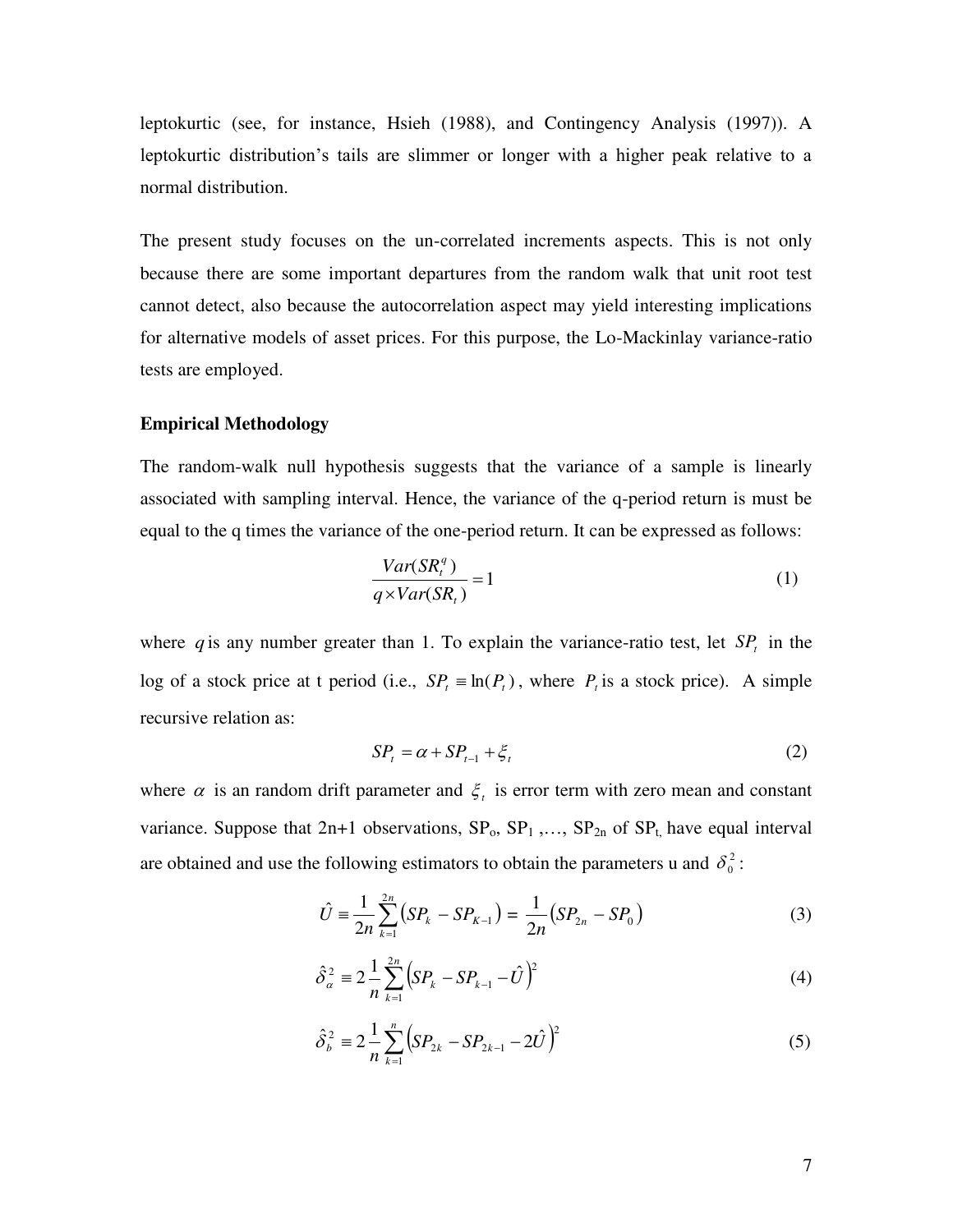On other way, the variance of  $\hat{\delta}_b^2$  can be estimated by the interval of every *qth* observation. Let suppose the  $nq+1$  observation, SP0, SP<sub>1</sub>, ..., SP<sub>nq</sub>, where *q* is greater than one. The estimators are:

$$
\hat{U} = \frac{1}{nq} \sum_{k=1}^{nq} (SP_k - SP_{k-1}) = \frac{1}{nq} (SP_{nq} - SP_0)
$$
\n(6)

$$
\hat{\delta}_a^2 = \frac{1}{nq} \sum_{k=1}^{nq} \left( SP_k - SP_{k-1} - \hat{U} \right)^2 \tag{7}
$$

$$
\hat{\delta}_b^2(q) = \frac{1}{nq} \sum_{k=1}^n \left( SP_{qk} - SP_{qk-q} - q\hat{U} \right)^2
$$
\n(8)

On the base of equation (6–8), a more convenient test statistic is given as, which is called ratio of variance and denoted by  $J_d$  and is defined as:

$$
\boldsymbol{J}_{d}(q) = \frac{\hat{\delta}_{b}^{2}(q)}{\hat{\delta}_{a}^{2}} - 1
$$

Under the finite-sample properties, the  $J_d(q)$  test will convert in more powerful test:

$$
\boldsymbol{M}_{r}(q) = \frac{\hat{\delta}_{c}^{2}(q)}{\hat{\delta}_{a}^{2}} - 1
$$

where

$$
\hat{\delta}_c^2(q) \equiv \frac{1}{nq^2} \sum_{k=q}^{nq} \left( SP_k - SP_{k-q} - q\hat{U} \right)^2 \tag{9}
$$

This estimator is different from the earlier one, since this sum contains  $nq - q + 1$ observations, while the  $\hat{\delta}_b^2(q)$  is based on *n* terms. Finally, with the unbiased variance estimators, the M-statistic is defined as<sup>vi</sup>:

$$
\overline{M}_{r}(q) = \frac{\overline{\delta}_{c}^{2}(q)}{\overline{\delta}_{a}^{2}} - 1
$$

where

$$
\overline{\delta}^2_{a} = \frac{1}{nq-1} \sum_{k=1}^{nq} \left( SP_k - SP_{k-1} - \hat{U} \right)^2 \tag{10}
$$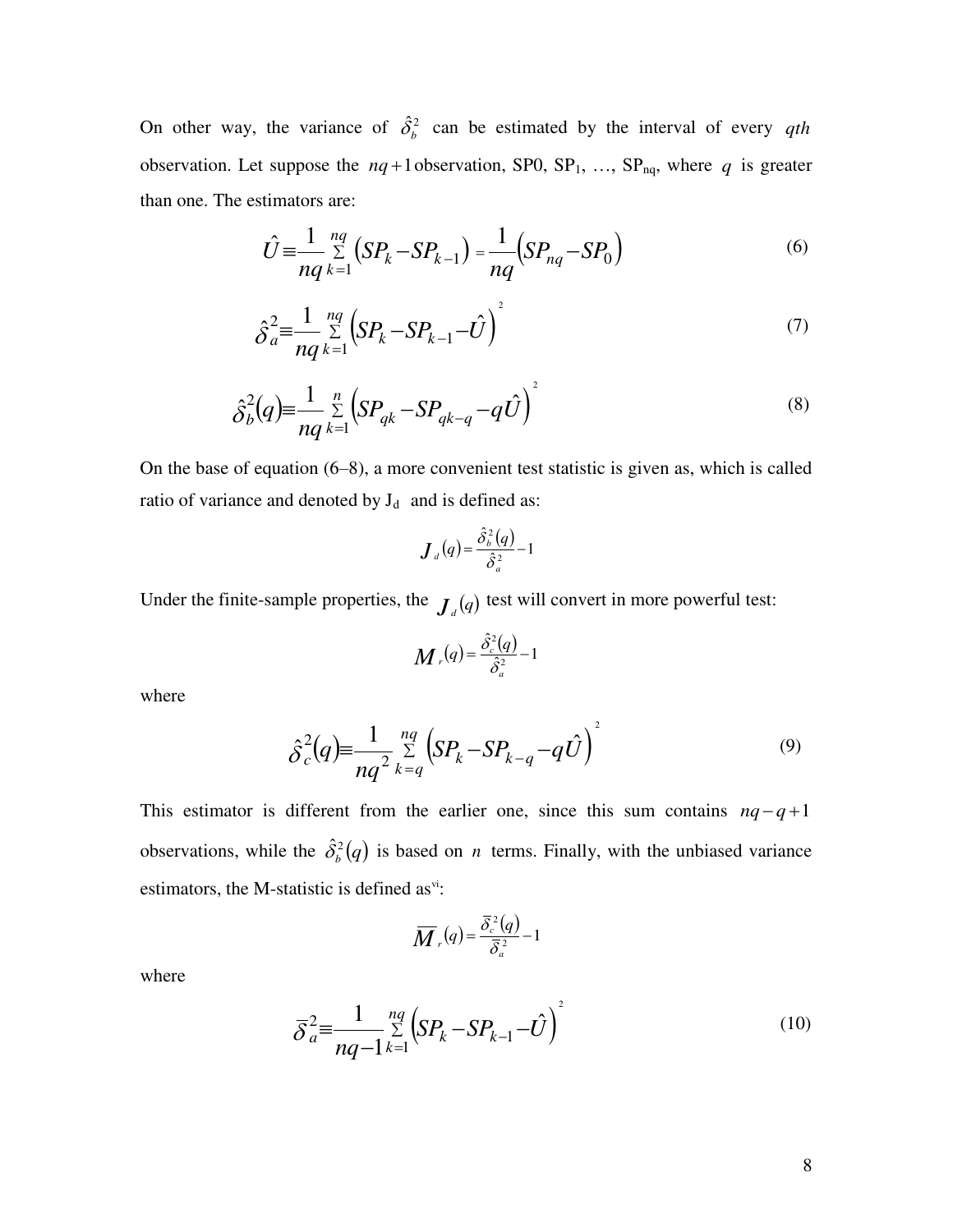$$
\overline{\delta}^2 c(q) = \frac{1}{m} \sum_{k=q}^{nq} \left( SP_k - SP_{k-q} - q\hat{U} \right)^2 \tag{11}
$$

$$
m=q\left(nq-q+1\right)\left(1-\frac{q}{nq}\right) \tag{12}
$$

For an aggregate value q of 2, the  $\overline{M}_r(q)$  can expend as:

$$
\overline{M}_{r}(q) = \hat{\rho}(1) - \frac{1}{4n\hat{\delta}_{c}^{2}} \left\{ (SP_{1} - SP_{0} - \hat{U})^{2} + (SP_{2n} - SP_{2n-1} - \hat{U})^{2} \right\} \cong \hat{\rho}(1)
$$
\n(13)

Hence, for  $q = 2$  the  $\overline{M}_r(q)$  statistic is equal to the 1<sup>st</sup> order coefficient of autocorrelation estimator  $\hat{\rho}(1)$  of the intervals. In general, it can be written that

$$
\overline{M}_{r}(q) \cong \frac{2(q-1)}{q} \hat{\rho}(1) + \frac{2(q-2)}{q} \hat{\rho}(2) + \dots + \frac{2}{q} \hat{\rho}(q-1)
$$

where  $\hat{\rho}(k)$  is the K<sup>th</sup> order autocorrelation coefficient estimator of the first differences of  $SP<sub>t</sub>$ <sup>vii</sup>. Hence, the variance-ratio can be written in terms of the autocorrelation function (ACF) for the returns – it is simply a declining weighted sum of the first  $q - 1$ autocorrelation coefficient estimators of the first differences (returns).

## **Testing the Random Walk Hypothesis (RWH)**

The null and alternative hypotheses define as:

H<sub>0</sub>: 
$$
\frac{\overline{\delta}_c^2(q)}{\overline{\delta}_a^2} = 1
$$
 (series follow random walk)  
\nH<sub>a</sub>:  $\frac{\overline{\delta}_c^2(q)}{\overline{\delta}_a^2} \neq 1$  (series does not follow random walk)

The following two alternative test statistics are used to test the null hypothesis.

## **1. The Homoscedastic Standard Normal Test-Statistic,**  $Z(q)$

This test statistic considers that the residuals are  $IID(0,1)$ . Therefore, the standard normal test statistic for homoscedastic increments is computed as follows:

$$
Z(q) = \frac{\overline{M}_r(q)}{\{\eta(q)\}^{1/2}} \mathop{*}_{\approx N(0,1)}
$$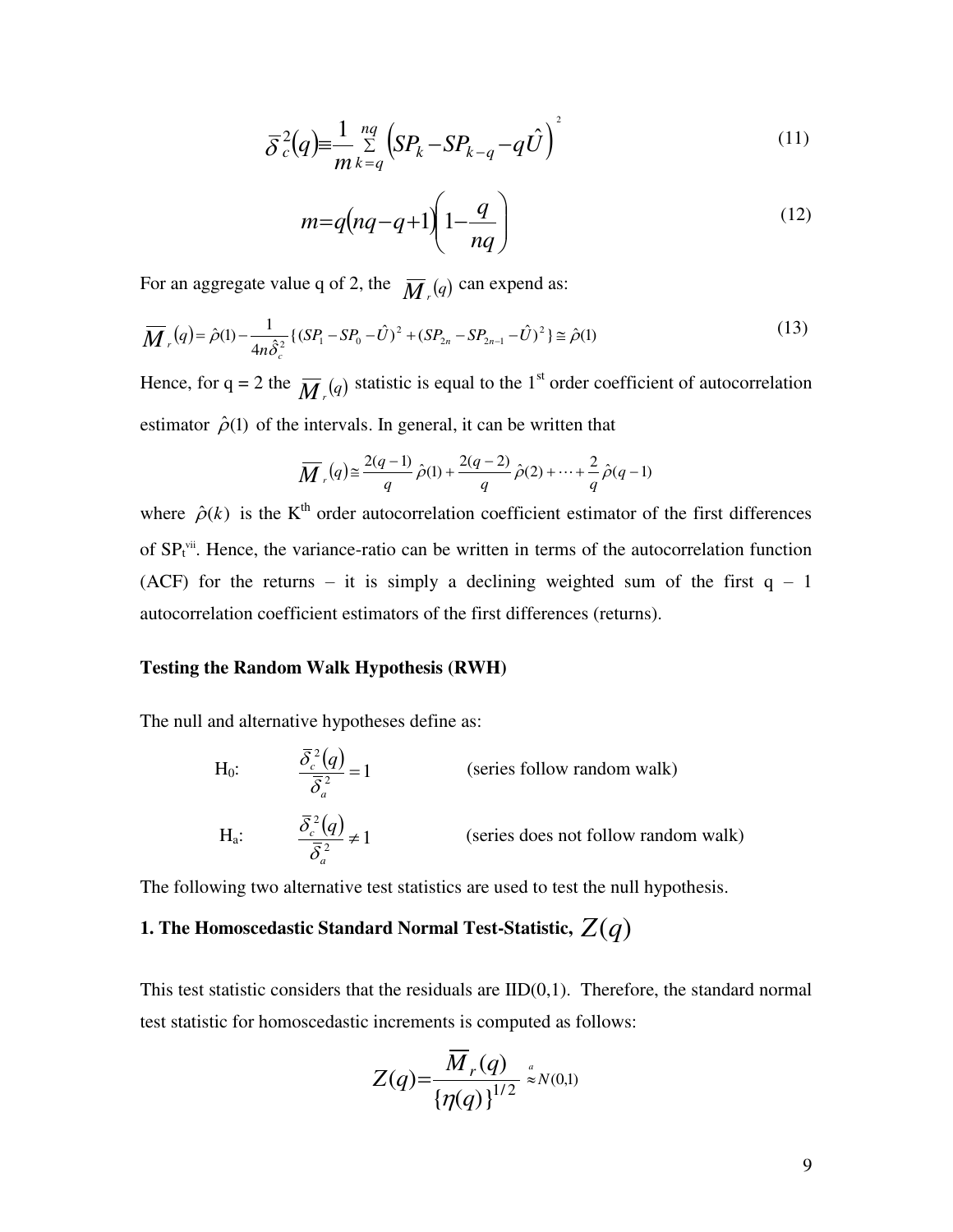where  $\eta(q)$  is the variance of variance-ratio test under homoscedasticity, and it is defined as:

$$
\eta(q) = \frac{2(2q-1)(q-1)}{3q(nq)}
$$

# 2. The Heteroscedastic Standard Normal Test-Statistic,  $\overline{Z}^*(q)$

Some time the null hypothesis is rejected just due to heteroscedasticity. Hence, to avoid this, the heteroscedasticity-consistent standard normal test statistic is employed, which relaxed the assumption of normality. The heteroscedasticity-robust test statistic is defined as follows:

$$
Z^*(q) = \overline{M}_r(q) / \sqrt{\hat{\theta}(q)} \approx N(0,1)
$$

where  $\hat{\theta}(q)$  is the heteroscedasticity-consistent variance of the variance-ratio test statistic:

$$
\hat{\theta}(q) = \sum_{j=1}^{q-1} \left[ \frac{2(q-j)}{q} \right]^2 \hat{\theta}(j)
$$

where

$$
\hat{\vartheta}(j) = \frac{\sum_{k=j+1}^{nq} (X_k - X_{k-1} - \hat{U})^2 (X_{k-j} - X_{k-j-1} - \hat{U})^2}{\left[\sum_{k=1}^{nq} (X_k - X_{k-1} - \hat{U})\right]^2}
$$

This study used both the statistics  $(Z(q)$  and  $Z^*(q)$  to test the behavior of stock prices<sup>viii</sup>.

## **Data**

To test the week form efficiency in stock market, badla market and money market, the study uses the daily data over the time span from July 1, 2003 to December 15, 2008. We use KSE 100 index, Badla rates, and Repo rates (overnight) for the three markets, respectively. The sample is further divided into two Sub-samples to take care of the March 2005 Crises in the stock market. Thus, Sample I ranges from July 1, 2003 to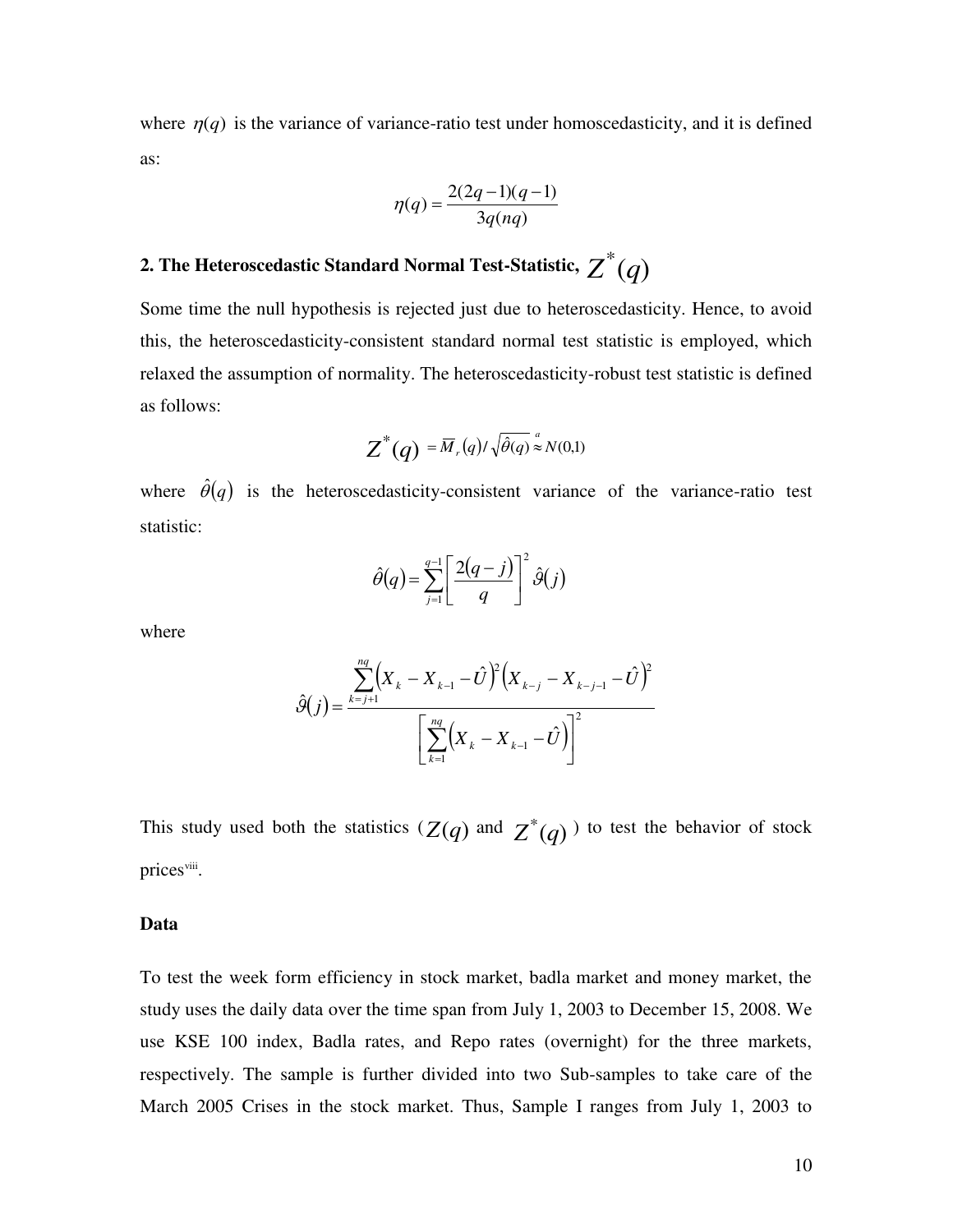February 18, 2005 whereas Sample II consists of February 21, 2005 to December 15, 2008.

## **4. Empirical Results and Interpretation**

We start by presenting the first set of results in Table 1a. Using 1-week as interval period, the random-walk model is tested by calculating the variance-ratio,  $1 + \overline{M}_r(q)$ ,  $\eta(q)$ , and  $Z(q)$  for different level of  $q = 2, 4, 8,$  and 16. In addition, the heteroscedasticity-consistent variance-ratio test is also performed by calculating the  $1 + \overline{M}_r(q)$ ,  $\hat{\theta}(q)$ , and  $Z^*(q)$  for each of the cases  $q = 2, 4, 8,$  and 16.

The actual variance ratios  $1 + \overline{M}_r(q)$ , for the entire 796-day sample period, are reported in main rows and the variance-ratio tests,  $Z(q)$  and  $Z^*(q)$  statistics are given in parentheses. Under the random walk null hypothesis the value of the variance ratio is 1 and the test statistics have a standard normal distribution (asymptotically). The one and two asterisks indicate that the corresponding variance ratios are statistically different from 1 at the one per cent and 5 per cent levels of significance, respectively.

**Table 1a Estimates of Variance-Ratios VR(q) & Variance-Ratio Test Statistics Z(q) Sample Period: July 1, 2003, to December 15, 2008** 

| <b>Markets</b>    | Number q of base observations aggregated to form<br>variance ratio |             |            |             |
|-------------------|--------------------------------------------------------------------|-------------|------------|-------------|
|                   |                                                                    | 4           |            | 16          |
| KSE-100 Index     | 1.09                                                               | 1.13        | 1.18       | 1.35        |
|                   | $(2.65)$ **                                                        | (1.94)      | (1.72)     | $(2.22)$ ** |
| <b>Badla Rate</b> | 0.94                                                               | 0.75        | 0.61       | 0.41        |
|                   | $(-1.57)$                                                          | $(-3.83)$ * | $(-3.75)*$ | $(-3.79)$ * |
| <b>Repo Rate</b>  | 0.87                                                               | 0.69        | 0.46       | 0.19        |
|                   | $(-3.39)*$                                                         | $(-4.53)*$  | $(-5.10)*$ | $(-5.19)*$  |

Table 1a reveals that under the assumption of homoscedasticity, the random walk model is rejected at two values of q (when  $q = 2$  and 16) out of the four values for the KSE-100 Index over the entire sample period. For example, the Z-statistics for intervals  $q = 2, 4, 8$ and 16 are 2.65, 1.94, 1.72 and 2.22, respectively. Compared with the critical value (1.96) at the 5% level, two out of these four  $Z$ 's indicate that the variance-ratio is significantly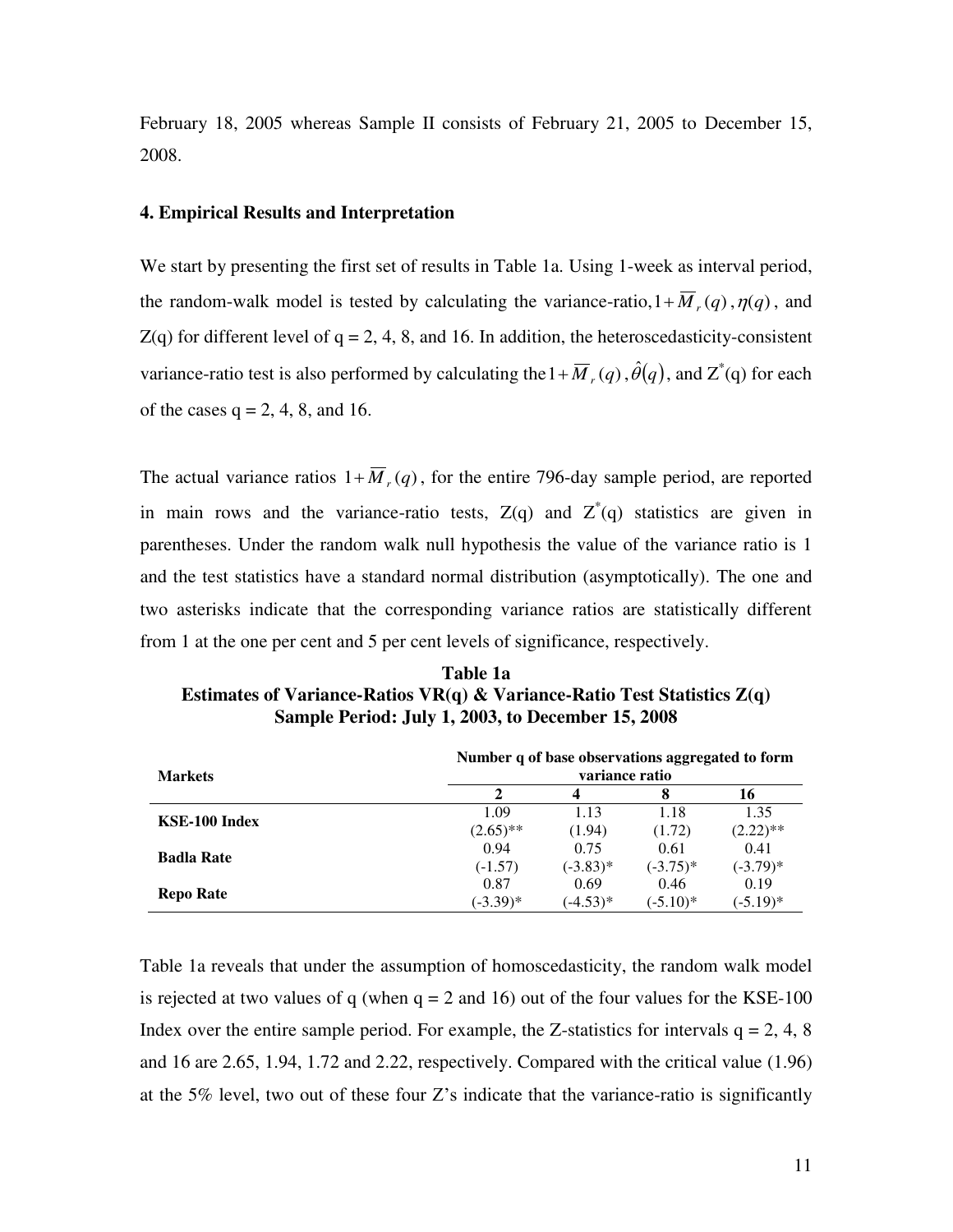different from one at five percent level. The random walk hypothesis is therefore rejected for the market index for two out of the four interval lengths examined. However, the rejection of the random walk hypothesis does not occur when  $q = 4$  and 8.

Regarding badla market, it can be seen from the table that the random walk null hypothesis is rejected for three out of the four interval lengths examined. It implies that the badla market is inefficient in the weak form sense over the entire sample period from July 1, 2003, to December 15, 2008. However, the null hypothesis that the badla market follows random walk is accepted when  $q = 2$ . Quite similarly, it can be observed from the table that all the four values of Z-statistics are significant greater than the critical value at one percent level of significance. Therefore, there are strong evidences that the money market does not follow random walk over the entire sample period for all the examined q values.

Note that as shown in Lo-Mackinlay (1988), the variance-ratios associated with each *q* are not independent of each other. In fact, it is shown explicitly in Lo and Mackinlay (1988) that the variance-ratio (for each q) minus one is approximately q-1 times the weighted sum of the first q-1 autocorrelation coefficients. Under this scenario, the probability of rejection when one of the four statistics is larger and three of them are small (as in the case of the market index) is not as high as when all four statistics are larger (as in the case of repo rate).

The estimates of variance-ratio are greater than one for all examined q values for stock returns (i.e., the variance ratios associated with the value q of 2, 4, 8 and 16 are 1.09, 1.13, 1.18 and 1.35, respectively). It implies that there is a positive serial correlation in stock returns. The serial correlation is 9 percent, 13 percent, 18 percent and 35 percent when  $q = 2, 4, 8$ , and 16, respectively. However, in contrast of this, both badla and repo rates are negatively serially correlated. Since the estimated variance ratios are less than one for all the value q of 2, 4, 8 and 16. The serial correlation in both cases is statistically and economically significant and provides strong evidence against the Random Walk Hypothesis. For example, the largest average  $Z(q)$  statistic for repo rate for  $q = 16$  is -5.19 with a serial correlation of -81 percent. It implies that the successive values of repo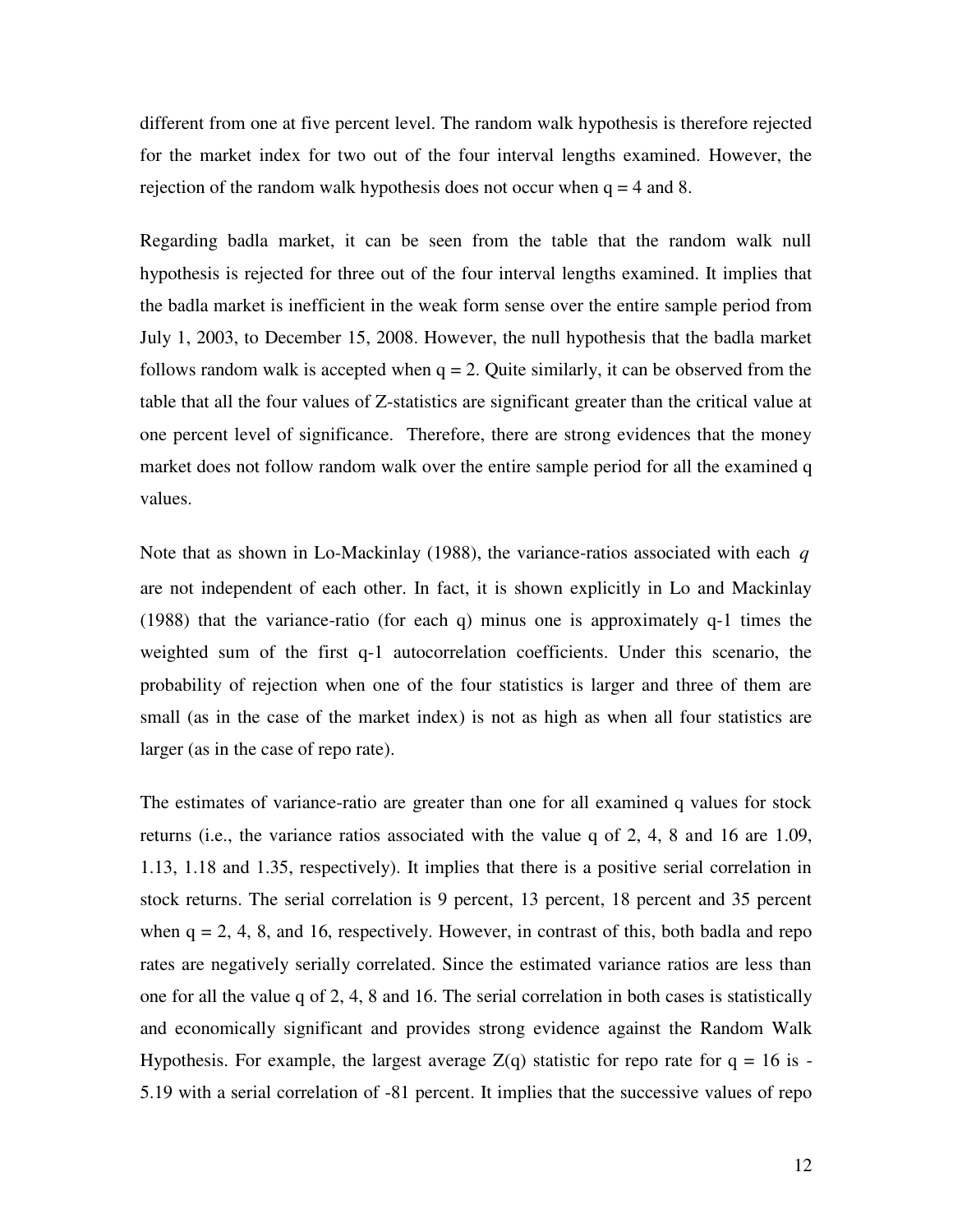rate are 81 percent negatively correlated. These all evidences are in line that both markets viz. badla and money market are weak form inefficient in Pakistan over the entire sample period from July 1, 2003, to December 15, 2008. Thus, there are enough possibilities for manipulators/investors to make economic profit using the information set includes the history prices and returns (rates) themselves.

## **Table 1b Estimates of**  $VR(q)$  &  $Z^*(q)Z^*(q)$ , **Sample Period: July 1, 2003, to December 15, 2008**

| <b>Markets</b>    | Number q of base observations aggregated to form<br>variance ratio |              |              |              |
|-------------------|--------------------------------------------------------------------|--------------|--------------|--------------|
|                   | 2                                                                  | 4            | 8            | 16           |
| KSE-100 Index     | 1.09                                                               | 1.13         | 1.18         | 1.35         |
|                   | (1.67)                                                             | (1.46)       | (1.15)       | (1.51)       |
| <b>Badla Rate</b> | 0.94                                                               | 0.75         | 0.61         | 0.41         |
|                   | $(-0.74)$                                                          | $(-2.23)$ ** | $(-2.05)$ ** | $(-2.23)$ ** |
|                   | 0.87                                                               | 0.69         | 0.46         | 0.19         |
| <b>Repo Rate</b>  | $(-2.36)$ **                                                       | $(-3.76)^*$  | $(-3.98)*$   | $(-4.05)*$   |

Since the results obtained from these  $Z(q)$ 's are under the assumption of homoscedasticity, the rejections of the random walk may either be due to heteroscedasticity or to serial correlation. To investigate this issue, a heteroscedasticityrobust variance-ratio test statistic,  $Z^*(q)$  is also performed. The test results, presented in Table 1b, point out that stock market is efficient in the weak form sense. The estimated  $Z^*$ -statistics in all cases are less than the critical value at five percent level of significance. Therefore, we are not able to reject the null hypothesis of random walk for stock returns. This implies that the variance-ratio is different from one when  $q = 2$  and 4 under the assumption of homoscedasticity due to heteroscedasticity rather than to autocorrelation. In other wards, the random walk is rejected because of heteroscedasticity's presence in daily stock price increments.

As Table 1b indicates that the evidence about random-walk for badla rates as well as repo rates is robust to heteroscedasticity. It implies that repo rates and badla rates do not follow random walk due the presence of autocorrelation rather than to change in variance.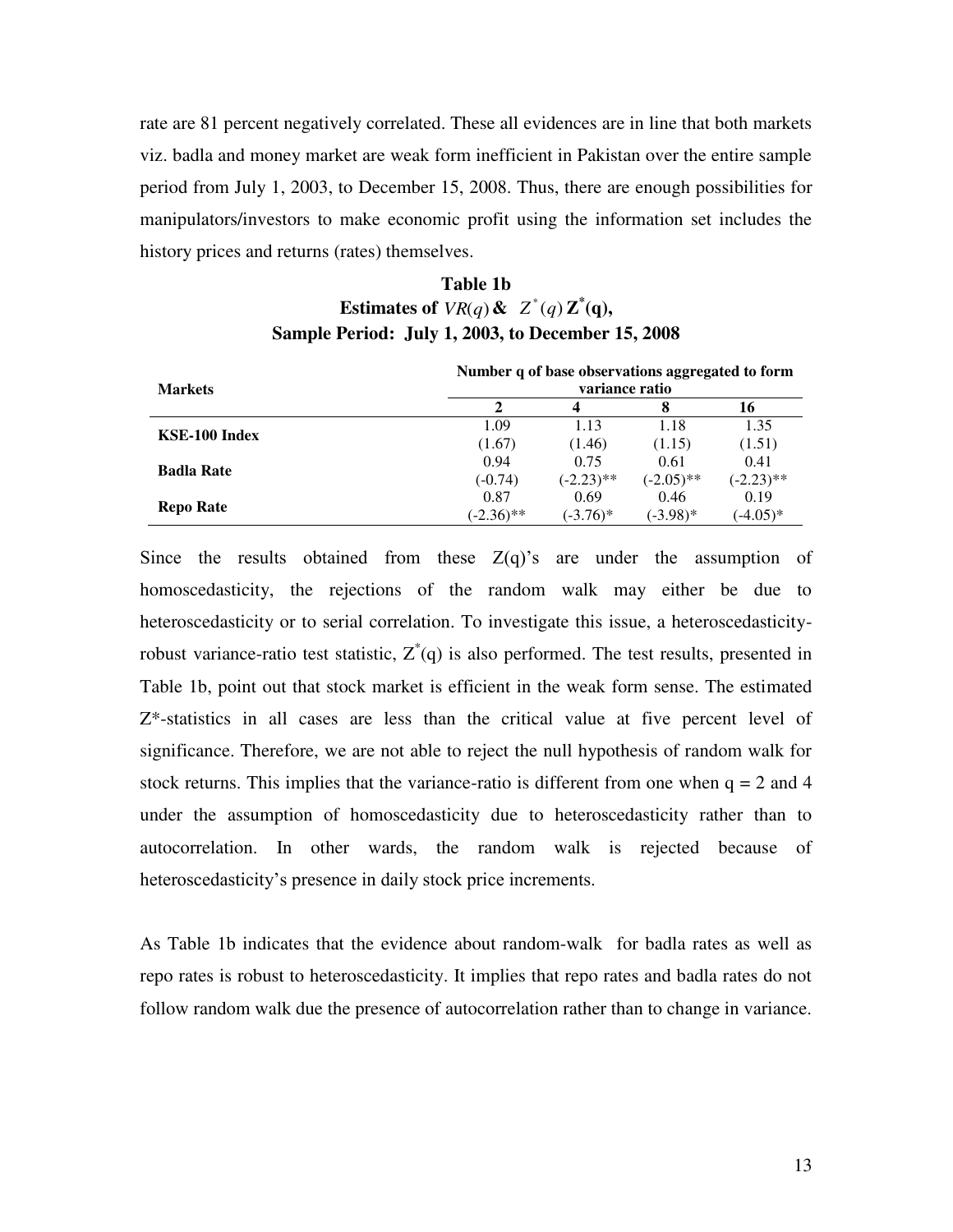## **The March 2005 Crises**

Badla investment reached the level of more than Rs.40 billion on  $21<sup>st</sup>$  February 2005. It started falling after that while the index was still rising. The index reached its peak of more than 10,000 on  $16<sup>th</sup>$  March 2005. After that both the variables were falling and the market remained in crises for a long time. On  $22<sup>nd</sup>$  August 2005, Carry Forward System (CFS) was introduced which is a modified version of COT. To take care of these events, labeled as March 2005 crises, we split the full-length sample into two sub-samples. The first sub-sample ranges from July 1, 2003 to February 18, 2005 covers the period prior to the crises. The second sub-sample consists of the period from February 21, 2005 to December 15, 2008 and represents the analysis not only for the post crises period but also for the new CFS system.

To test the null hypothesis of weak-form efficiency for both the pre- and post- March crises periods, we apply the same methodology. The estimated results for the first subperiod are reported in Table 2a and 2b.

The results reported in Table 2a provide some fascinating informative about the behavior of stock returns and badla rates. As observed from the table, the estimated variance-ratios for all value q (except  $q = 2$  in case of badla rates) are less than the tabulated values at  $5\%$ level not only for stock returns but also for badla rates. Thus, the rejection of the Random Walk Hypothesis does not occur. This implies that stock returns and badla rates follow random walk over the period from July 1, 2003 to February 18, 2005, i.e., both the markets were efficient in the weak form sense during the pre-March Crises period.

| Estimates of Variance-Ratios VR $(q)$ & Variance-Ratio<br>Test Statistics Z(q) Sample Period: July 1, 2003, to February 18, 2005 |                                                                    |            |            |            |  |
|----------------------------------------------------------------------------------------------------------------------------------|--------------------------------------------------------------------|------------|------------|------------|--|
| <b>Markets</b>                                                                                                                   | Number q of base observations aggregated to form<br>variance ratio |            |            |            |  |
|                                                                                                                                  | 2                                                                  | 4          | 8          | 16         |  |
| KSE-100 Index                                                                                                                    | 1.03                                                               | 0.95       | 1.09       | 1.39       |  |
|                                                                                                                                  | (0.71)                                                             | $(-0.57)$  | (0.63)     | (1.82)     |  |
| <b>Badla Rate</b>                                                                                                                | 1.11                                                               | 1.15       | 1.00       | 0.67       |  |
|                                                                                                                                  | $(2.18)$ **                                                        | (1.68)     | (0.04)     | $(-1.49)$  |  |
|                                                                                                                                  | 0.84                                                               | 0.64       | 0.44       | 0.19       |  |
| <b>Repo Rate</b>                                                                                                                 | $(-3.16)^*$                                                        | $(-3.85)*$ | $(-3.78)*$ | $(-3.70)*$ |  |

 $T_1$   $T_2$   $T_3$ 

| Table <i>2</i> a                                                         |
|--------------------------------------------------------------------------|
| Estimates of Variance-Ratios $VR(q)$ & Variance-Ratio                    |
| 'est Statistics $Z(q)$ Sample Period: July 1, 2003, to February 18, 2005 |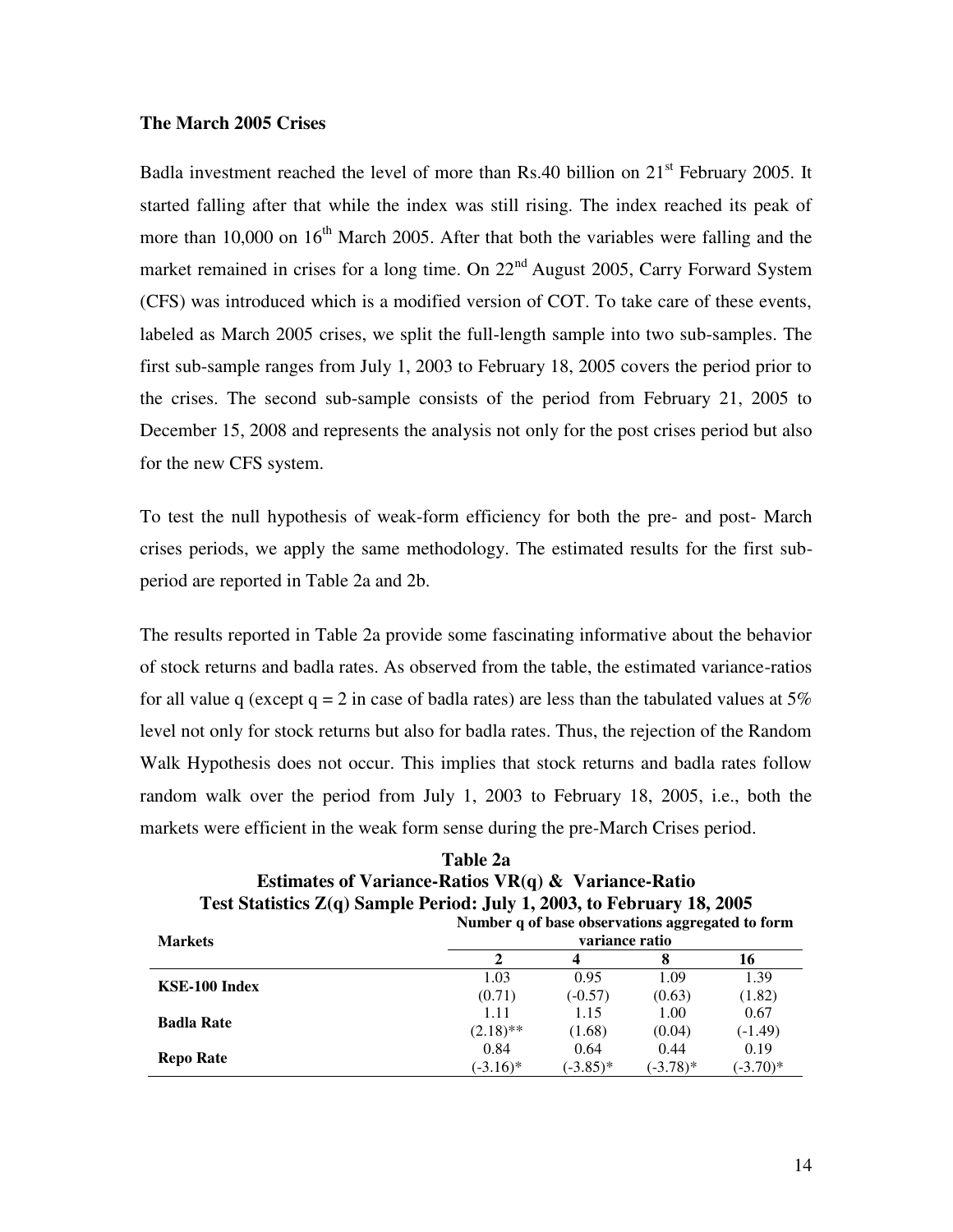These evidences are in contrast of the findings for the full-length sample period where we reject the random walk model for stock returns and badla rates. However, regarding money market, there are strong evidences, as the case of entire sample, to reject the Random Walk hypothesis. Thus, money market was inefficient in the weak form sense even before the March Crises.

The weak-form efficiency in stock return and badla rates implies that tomorrow"s price (or rate) is expected to be equal to today's price, given the asset's entire price history. Alternatively, the asset's expected price change is zero when conditioned on the asset's price history; hence its price is just likely to rise as it is to fall. From a forecasting prospective, the random walk implies that the "best" forecast of next period price is simply previous period price<sup>ix</sup>. It implies that higher returns can necessarily be earned by investing in a portfolio consisting of randomly picked stocks rather than using investment strategies based on past information of stock prices.

| Table 2b                                                                             |
|--------------------------------------------------------------------------------------|
| Estimates of Variance-Ratios VR(q) $\&$                                              |
| Heteroscedasticity-Robust Variance- Ratio Test Statistics $\mathbf{Z}^*(\mathbf{q})$ |
| Sample Period: July 1, 2003, to February 18, 2005                                    |

| <b>Markets</b>    | Number q of base observations aggregated to form<br>variance ratio |            |            |            |
|-------------------|--------------------------------------------------------------------|------------|------------|------------|
|                   |                                                                    |            | 8          | 16         |
| KSE-100 Index     | 1.03                                                               | 0.95       | 1.09       | 1.39       |
|                   | (0.52)                                                             | $(-0.50)$  | (0.47)     | (1.42)     |
| <b>Badla Rate</b> | 1.11                                                               | 1.15       | 1.00       | 0.67       |
|                   | (1.93)                                                             | (1.78)     | (0.03)     | $(-1.31)$  |
| <b>Repo Rate</b>  | 0.84                                                               | 0.64       | 0.44       | 0.19       |
|                   | $(-2.49)$ **                                                       | $(-3.67)*$ | $(-3.66)*$ | $(-3.70)*$ |

It is noticeable, quite opposite the case of the entire sample, the average variance ratio for two values  $q$  ( $q = 2$  and 4) out of the four are greater than one. The ratio is even exactly equal to one when q is 8. It means that there is a positive autocorrelation in badla rates except when  $q = 16$ , however, the autocorrelation is insignificant and provides little evidence against the random walk. As regards autocorrelation in repo rates over the first sub-period, we find out the evidence parallel to the findings of the full-length sample that they are negatively correlated.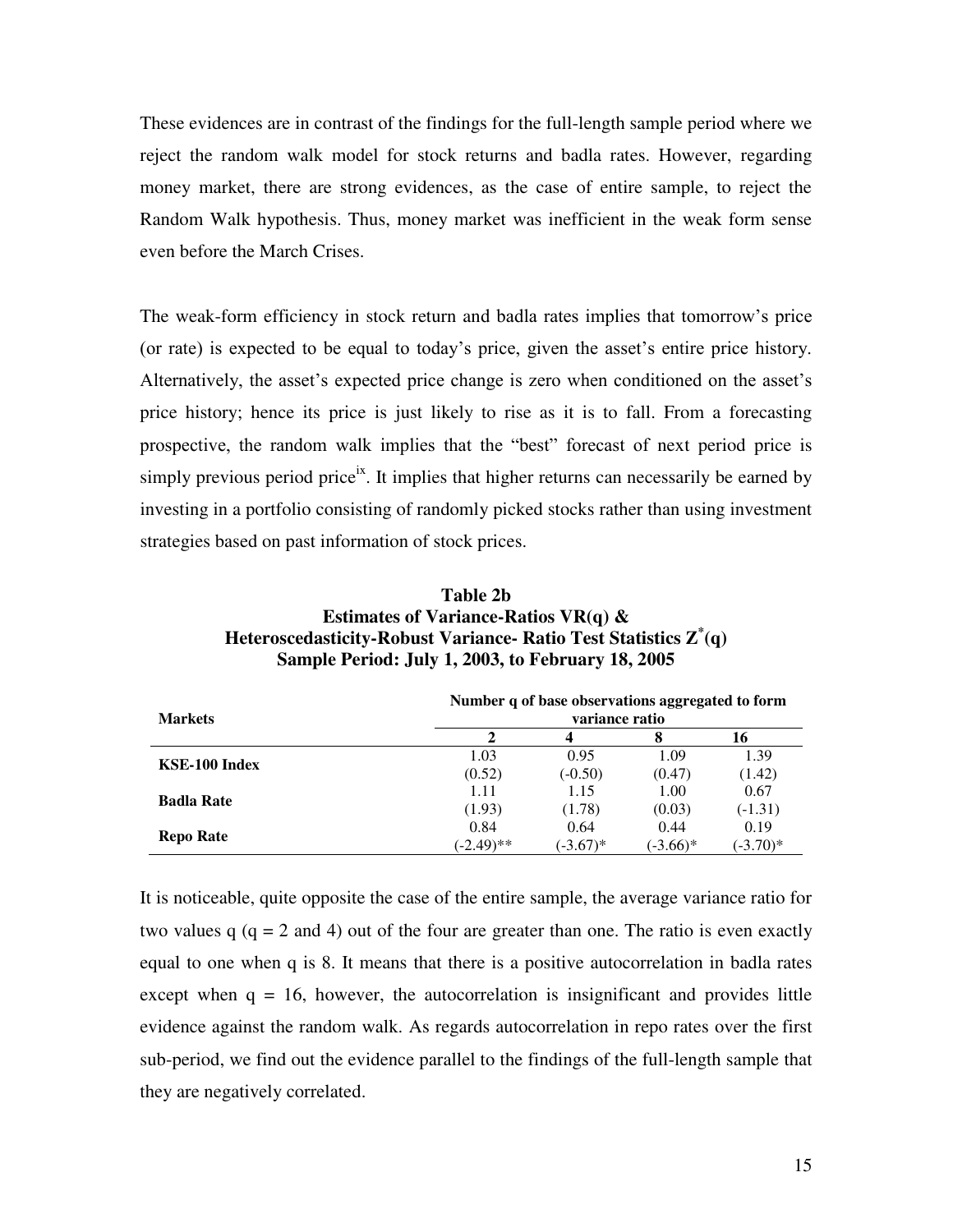The negative autocorrelation in repo rates implies that the repo rate in Pakistan overreact to insider as well as outsider information. The rate therefore falls back to normal after following the first remarkable reaction to an upset. This piece of evidence is in line with the permanent/transitory model that states that market is driven by fundamentals that reflect the efficient market prices and deviations from efficiency and this component reverts to something that is close to zero in the long run. Finally, it is confirmed from the evidence produced by the heteroscedasticity-robust variance-ratio test  $(Z^*(q))$  statistics are reported in Table 2b) that the repo rates do not follow random walk due to the presence of the significant (both statically and economically) negative autocorrelation in the rates over the first sub-period.

To check whether the behavior of the equity, badla and money market is dramatically affected by the March Crises in 2005 or not, we apply the variance-ratio tests for the second sub-sample representing the periods after the crises. The results are reported in Tables 3a and 3b.

| <b>Markets</b>    | Number q of base observations aggregated to form<br>variance ratio |             |             |             |
|-------------------|--------------------------------------------------------------------|-------------|-------------|-------------|
|                   | 2                                                                  | 4           | 8           | 16          |
| KSE-100 Index     | 1.12                                                               | 1.19        | 1.17        | 1.16        |
|                   | $(2.29)$ **                                                        | $(2.02)$ ** | (1.16)      | (0.70)      |
| <b>Badla Rate</b> | 0.85                                                               | 0.53        | 0.40        | 0.28        |
|                   | $(-2.83)$ **                                                       | $(-4.99)*$  | $(-3.99)$ * | $(-3.21)^*$ |
| <b>Repo Rate</b>  | 0.88                                                               | 0.64        | 0.36        | 0.19        |
|                   | $(-2.40)$ **                                                       | $(-3.75)*$  | $(-4.27)*$  | $(-3.60)*$  |

**Table 3a Estimates of Variance-Ratios VR(q) & Variance-Ratio Test Statistics Z(q) Sample Period: February 21, 2005 to December 15, 2008**

It can be seen that as in the case of full sample, under homoscedasticity the Random Walk Hypothesis is rejected in all the three markets. We now proceed to find the Heteroscedasticity-Robust Variance- Ratio Test Statistics. The results are reported in Table 3b which suggest that as in the case of full sample the equity market now satisfies the week form efficiency criteria. The money market on the other hand conclusively rejects the Random Walk Hypothesis. However the results regarding the Badla market are not conclusive. There is some evidence, although not very strong, that the market is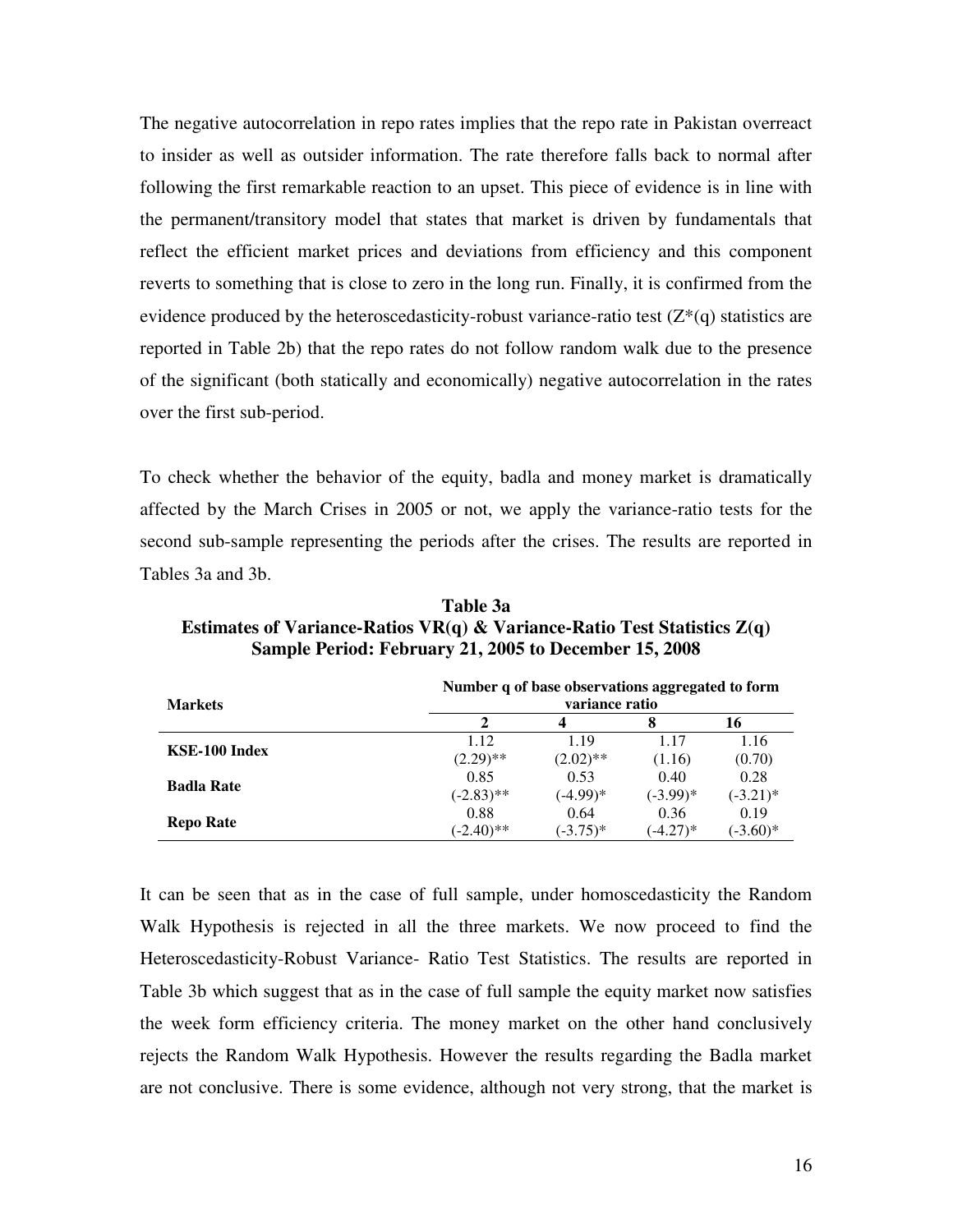no longer efficient as was the case before the March crises. There is strong evidence of the presence of the Volatility Clustering in both equity and Badla markets.

| Table 3b                                                                    |
|-----------------------------------------------------------------------------|
| Estimates of Variance-Ratios VR(q) $\&$                                     |
| Heteroscedasticity-Robust Variance- Ratio Test Statistics $\mathbf{Z}^*(q)$ |
| Sample Period: February 21, 2005 to December 15, 2008                       |

|                   | Number q of base observations aggregated to |            |             |            |  |
|-------------------|---------------------------------------------|------------|-------------|------------|--|
| <b>Markets</b>    | form variance ratio                         |            |             |            |  |
|                   |                                             | 4          |             | 16         |  |
|                   | 1.12                                        | 1.19       | 1.17        | 1.16       |  |
| KSE-100 Index     | (1.57)                                      | (1.64)     | (0.84)      | (0.50)     |  |
|                   | 0.85                                        | 0.53       | 0.40        | 0.28       |  |
| <b>Badla Rate</b> | $(-1.28)$                                   | $(-2.77)*$ | $(-2.12)$   | $(-1.84)$  |  |
|                   | 0.88                                        | 0.64       | 0.36        | 0.19       |  |
| <b>Repo Rate</b>  | $(-2.03)$ **                                | $(-3.74)*$ | $(-3.81)^*$ | $(-3.23)*$ |  |

#### **V. Conclusions**

In this paper we test the weak form market efficient hypothesis for Pakistan"s equity, badla and money markets with an aim to investigate which one of them is most efficient in the weak form sense. To proceed with this, Lo-Mackinlay"s (1988) variance-ratio tests are separately used under homoscedasticity and heteroscedasticity, which also report the weighted sum of the first  $q - 1$  autocorrelation coefficients, and thus provides more robust results than fundamental tests of week form market efficiency. The study uses daily observation over the span from July 2003 to December 2008. To confirm the results, the same methodology is employed for two non-overlapping sub-periods with different frequency, either.

The analysis provides evidence, under the assumption of heteroscedasticity, that the KSE is weak-form efficient over the full-length sample period. Nevertheless, the analysis reports that over the same period the other two markets viz. badla and money are not weak form efficient. The findings about equity and money markets are robust to the two sub-periods. However, the paper shows that the badla market was efficient in the weak form sense over the first sub-period. An important finding of this effort is that "badla mechanism" became weak form inefficient after equity market severely affected in February 2005. Inefficient badla market may be one of the major reasons behind the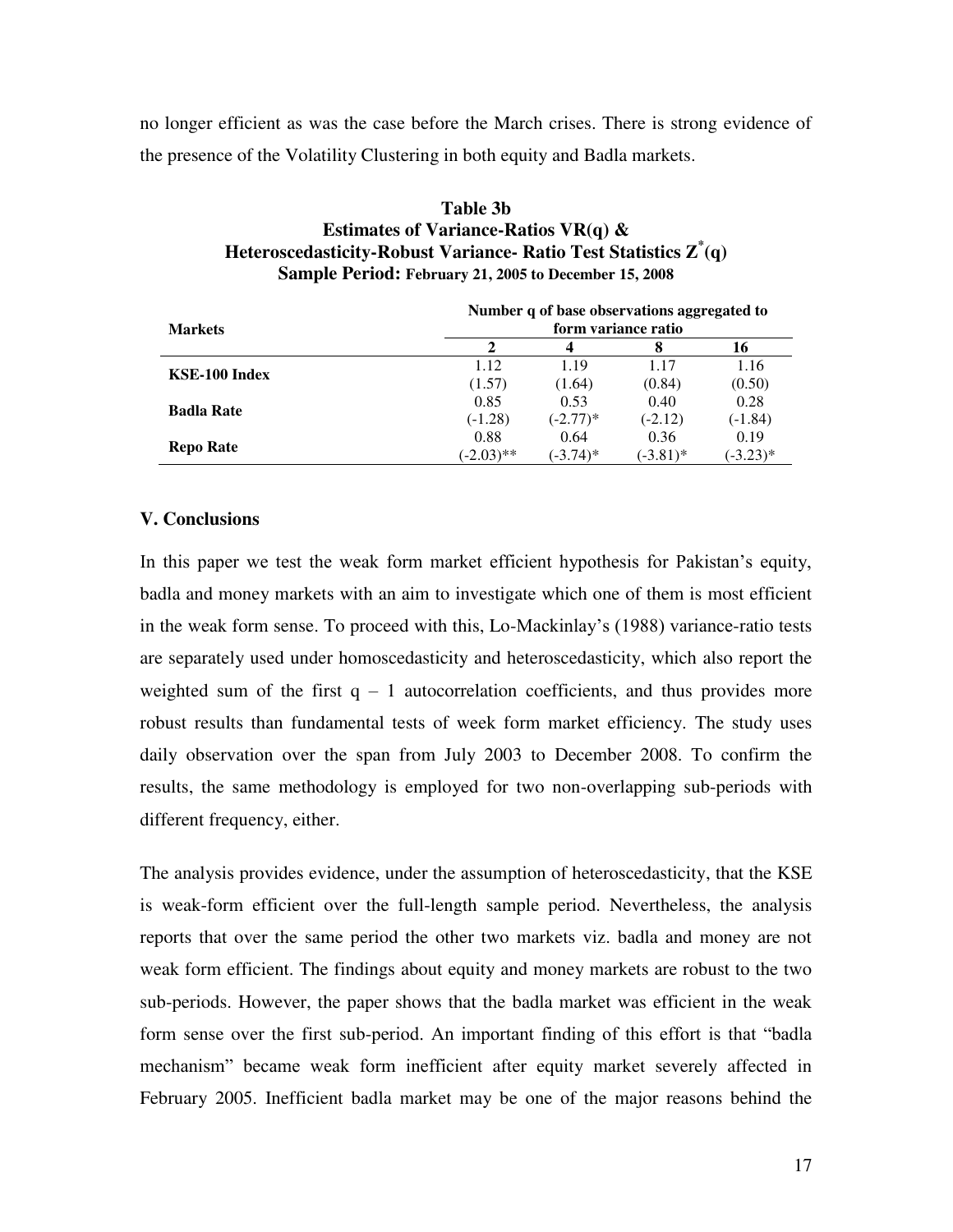malicious instability of the equity market in Pakistan. Moreover both equity and badla markets seem to be significantly affected by the presence of Volatility Clustering in these markets. We hope that this finding can guide the policymakers in formulating strategies to provide a weighing scale in financial mechanism.

#### **References**

- Bessembinder, H., and K. Chan, 1992. "Time-Varying Risk Premia and Forecast able Returns in Future Markets", Journal of Financial Economics, Volume 32, Pages 169-194.
- Box, G. E. P. and D. A. Pierce, 1970. "Distribution of Residual Autocorrelations in Autoregressive Integrated Moving Average Time series Models", Journal of the American Statistical Association, Volume 65, Pages 1509-1526.
- Contingency Analysis, 1997. "Kurtosis (Leptokurtic and Platykurtic)", http://www.CointegencyAnalysis.com/GlossaryKurtosis.htm
- Errunza, V. and E. Losq, 1985. "International Asset Pricing Under Mild Segmentation: Theory and Test", Journal of Finance, Volume 40, Pages 105-124.
- Fama, E. 1965. "The Behavior of Stock Market Prices", Journal of Business, Volume 38, Pages 34-105.
- Fama E. F. and M. E. Blume, 1966. "Filter Rules and Stock Market Trading", Journal of Business, Volume 39, Pages 226-241.
- Grier P. C. and P. S. Albin, 1973. "None-random Prices Changes in Association with Trading in Large Blocks", Journal of Business, Volume 46, Pages 425-433.
- Hausman J. A., 1978., "Specification Tests in Econometrics", Econometrica, Volume 46, Pages 1251-1272.
- Hsieh David, 1988. "The Statistical Property of Daily Foreign Exchange Rates: 1974-1983", Journal of International Economics, Volume 24, Pages 129-145.
- Lo, A. W. & A. Craig Mackinlay, 1988. "Stock Prices do not Follow Random Walks: Evidence from A Simple Specification Test", Review of Financial Studies, Volume 1, Pages 41-66.
- Neftci, Salih and Policano, Andrew, 1990. "On Some Sample Path Properties of Intra-day Futures Prices", Review of Economics and Statistics, Volume 72, Issue 3, Pages 529-536.
- Poterba, J. M. & L. H. Summers, 1988. "Mean Reversion in Stock Prices-Evidence and Implications" Journal of Financial Economics, Volume 22, Pages 27-59.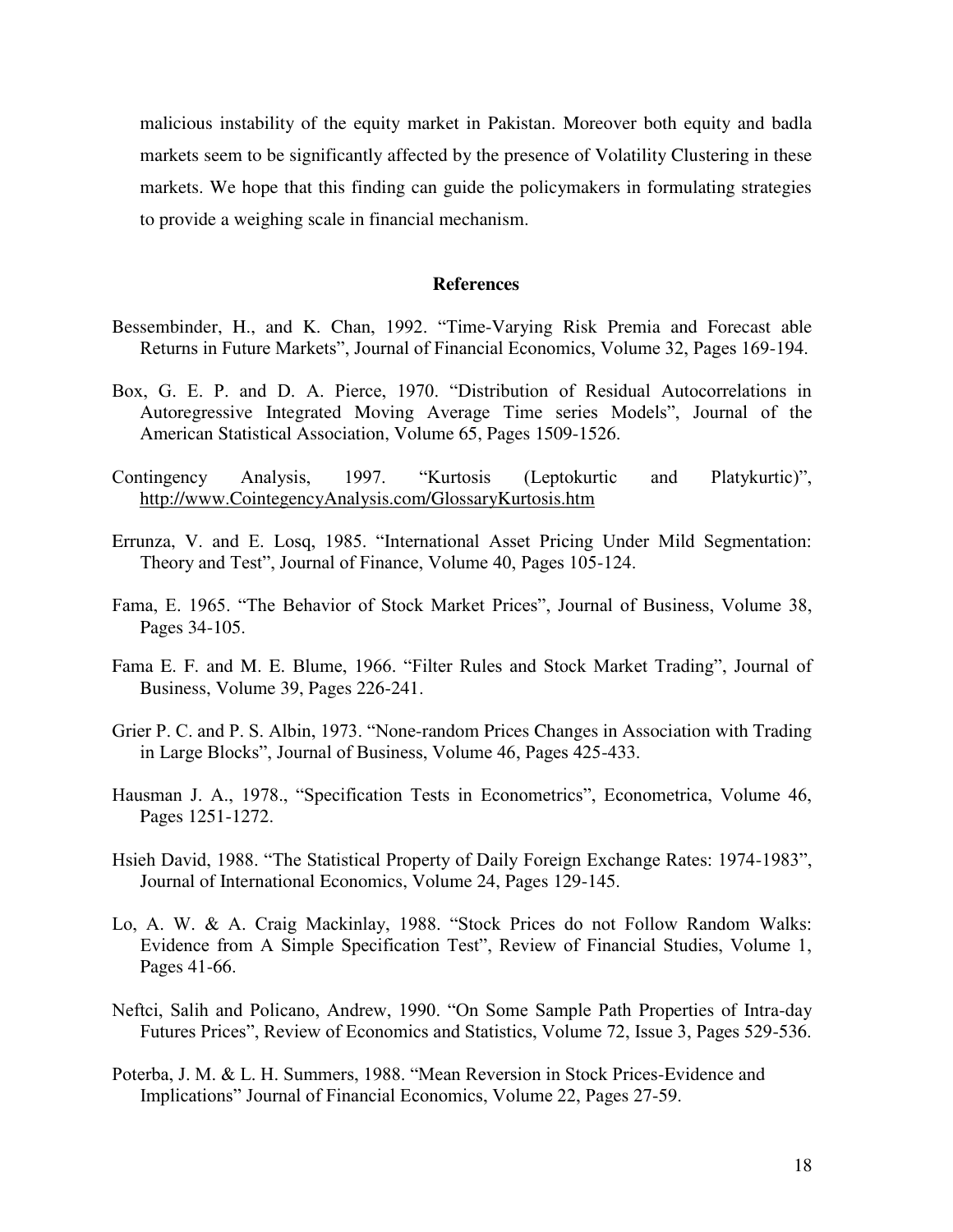- Richardson and Smith, 1994. "A Unified Approach to Testing for Serial Correlation in Stock Returns", Journal of Business, Pages 371-399.
- Pan, M. S., Chiou, J. R., Hocking, R., and Rim, H. K., 1991. "An Examination of Mean-Reverting Behavior of Stock Prices in Pacific-Basin Stock Markets", Pacific-Basin Capital Market Research, Volume 2, Pages 333-342.

## **Annexure A**



## **Fig.1: Straight Badla When Market is Over Bought**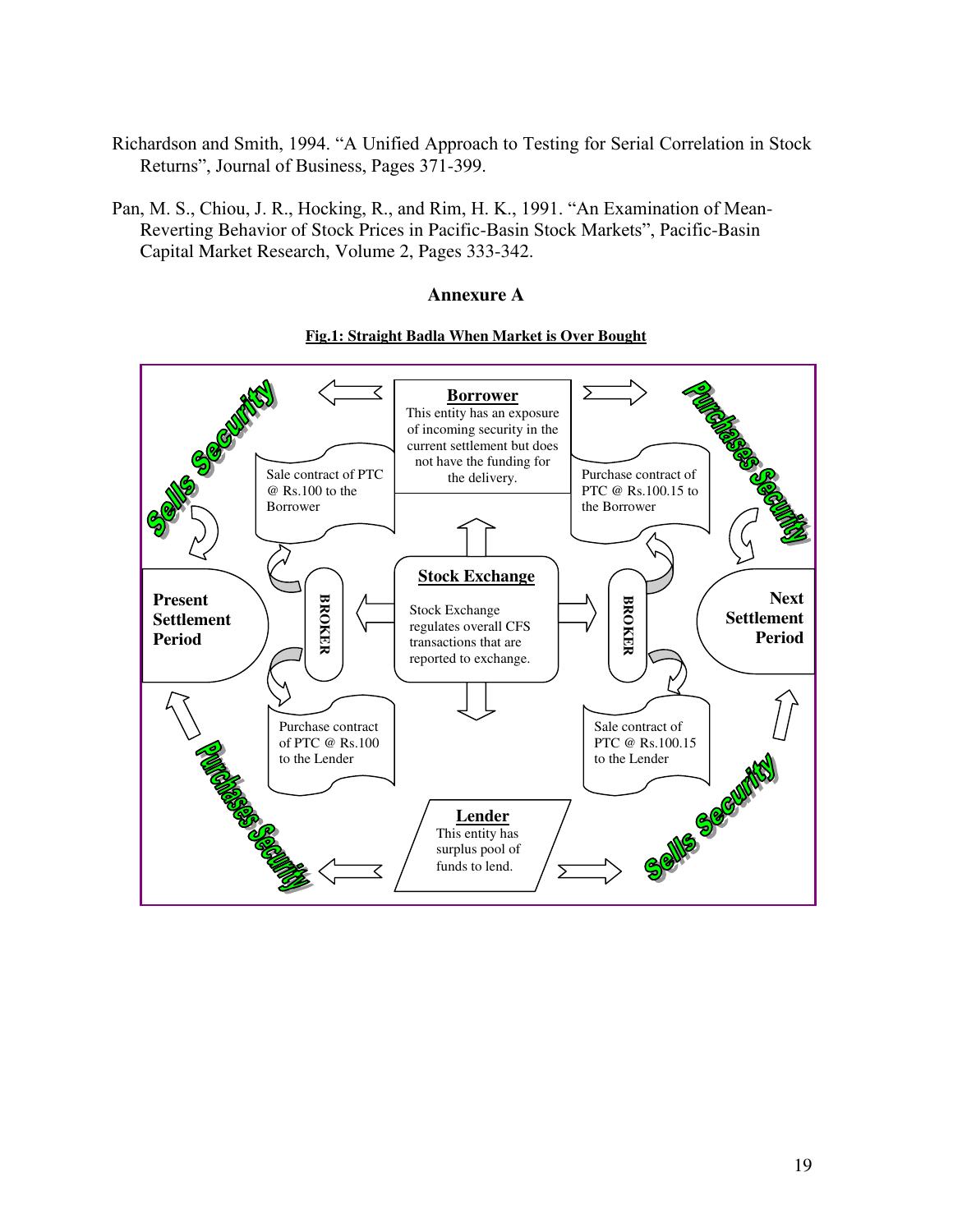

**Fig.2: Reverse Badla When Market is Over Sold**

- 1. Do not consider heteroscedasticity.
- 2. Do not have a standard normal distribution (asymptotically).
- 3. Do not report the average level of autocorrelation.

$$
\overline{M}_{r}(q)+1=\frac{\overline{\delta}_{c}^{\frac{2}{2}}(q)}{\overline{\delta}_{a}^{\frac{2}{2}}}
$$

 $\overline{a}$ 

is called variance-ratio and generally denoted by VR(q).

vii However, the Box-Pierce Q-statistic is a linear combination of squared autocorrelations with all the weights set identically equal to unity.

<sup>viii</sup> If the random walk hypothesis is rejected under homoscedasticity and is accepted under heteroscedasticity then one can say the series does not follow random walk due to heteroscedasticity. In contrast, if the rejection of the random walk hypothesis is consistent under homoscedasticity and

<sup>&</sup>lt;sup>i</sup> Badla investment is also known as Carry Over Transaction (COT) and the modified version of COT is known as Continuous Funding System (CFS).

ii The straight badla is illustrated in Figure 1, see Annexure A.

iii The reverse badla is explained in Figure 2, see Annexure A.

iv The other both types of efficient are not discussed here because their discussion beyond the scope of the study, however, a detailed discussion can be found in Fama (1965).

v However, these tests have several draw backs that are given below: